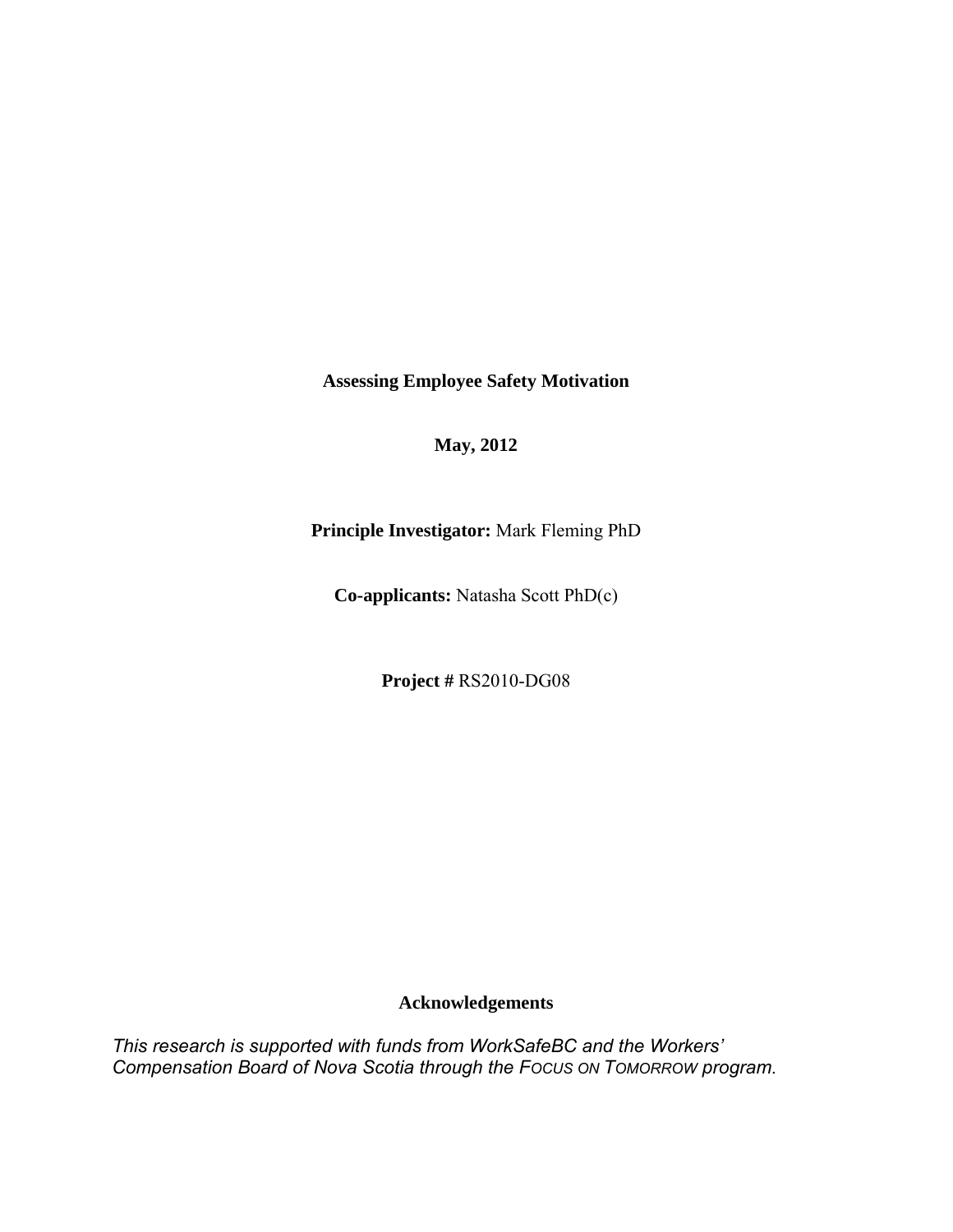# **Table of Contents**

| <b>IMPLICATIONS FOR FUTURE OCCUPATIONAL HEALTH RESEARCH  24</b>                                |
|------------------------------------------------------------------------------------------------|
|                                                                                                |
|                                                                                                |
|                                                                                                |
| Table 1: Study 1 results from the exploratory structural equation modeling analysis 31         |
|                                                                                                |
| Table 32: Means, standard deviations, correlations, and reliabilities of study 1 variables  33 |
| Table 4: Incremental variance of SDSM scale beyond safety climate and general safety           |
|                                                                                                |
| Table 5: Final study 2 results from the exploratory structural equation modeling analysis  35  |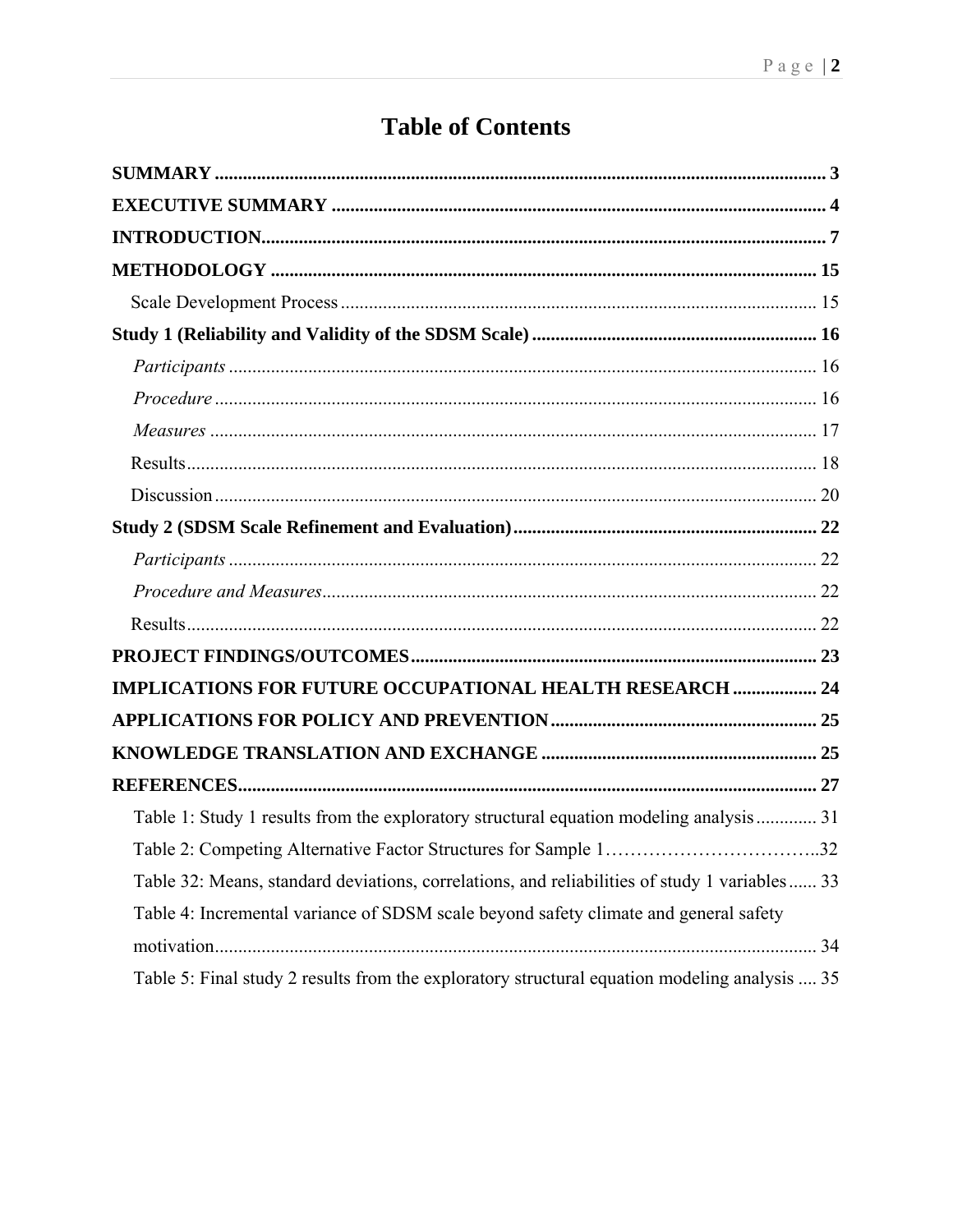## **SUMMARY**

- **This research project developed and pilot tested the Self-Determined Safety Motivation** (SDSM) scale. This study is the first step towards the development of an assessment tool for evaluating employees motivation to work safely
- The creation of the SDSM scale was based on the theoretical framework of Selfdetermination theory (Deci & Ryan, 1985)
- The SDSM scale is designed to assess five different types of safety motivation (i.e., amotivation, external, introjected, identified, and intrinsic)
- The SDSM scale was evaluated using two samples of employees, one sample consisted of contract construction employees in Ontario, the other a random sample of employees in Nova Scotia
- The results of this research provide initial information about the validity and reliability of the SDSM scale and we conclude that further revision and evaluation of the instrument is required
- The results provide preliminary evidence that autonomous forms of motivation (i.e., identified and intrinsic) may be particularly important for employee motivation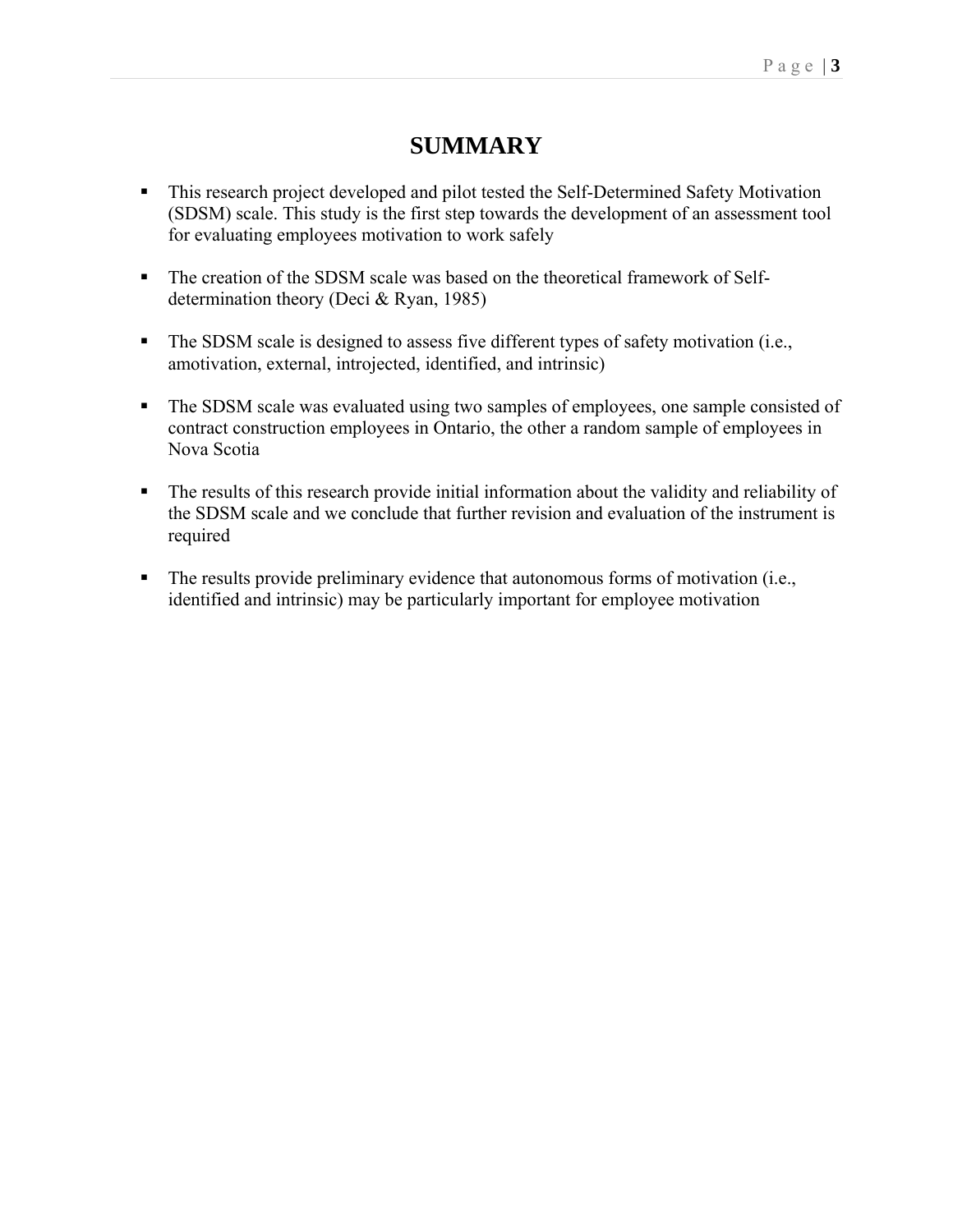### **EXECUTIVE SUMMARY**

**Keywords:** *Safety motivation, Safety behaviours, Self-determination theory, Scale development, Safety climate* 

There are two main psychological approaches to improving workplace safety; (1) behavioural-based safety initiatives and (2) safety culture strategies (Dejoy, 2005). Both approaches aim to enhance employee safety motivation and encourage employee's to work safely; however, these two approaches are based on different philosophies about the best way to motivate employees to work safely. Behavioural-based safety programs largely focuses on motivating employees through contingencies (e.g., rewards), whereas developing a positive safety culture is more value-based and focuses on encouraging employees to internalize the value of safety (Dejoy, 2005). As both approaches have been found to be effective at enhancing workplace safety, it can be concluded that there are different types of safety motivation, one type of safety motivation that is driven by external reward (or punishment) and a second that is based on the relative value employees place on safety.

Currently, very few assessment tools for evaluating employees' motivation to work safely exist. Understanding what motivates employees to work safely is an important part of changing unsafe behaviour and increasing employees' participation in safety activities at work. The goal of this research was to develop and pilot test a survey instrument that can be used to assess employee's safety motivation and provide preliminary information about the reliability and validity of the instrument.

#### **Instrument Development Process**

 The development of the safety motivation instrument was based on a popular psychological theory of human motivation and behaviour (i.e., self-determination theory), which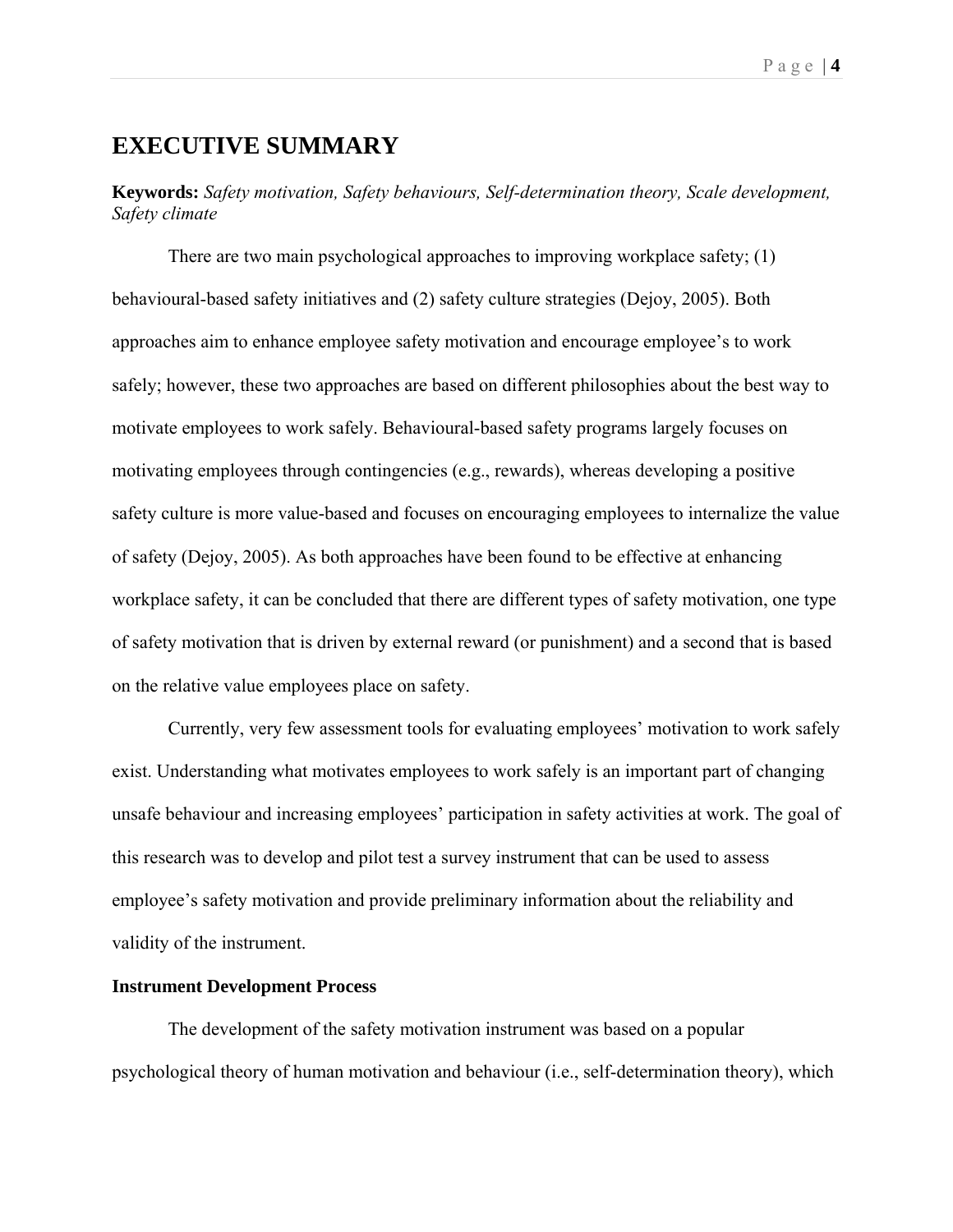outlines five types of motivation. To create the safety motivation scale, we developed items to assess these five types of safety motivation using best practices in instrument development. The instrument was subsequently labeled the Self-Determined Safety Motivation (SDSM) scale.

#### **Process For Evaluating the SDSM Instrument**

 The SDSM scale was completed by two different samples of employees. One sample consisted of contract construction employees in the petrochemical and energy industries in Ontario. The second sample consisted of random sample of employees from across Nova Scotia. Various statistical analyses were conducted to evaluate the reliability and validity of the SDSM scale.

#### **Key Research Findings**

The SDSM scale assesses the five types of employee safety motivation it was developed to measure. Initial evaluation of the instrument supports the argument that there is merit in conducting further research into the refinement and evaluation of the SDSM scale. The SDSM scale is still at the prototype stage and it is not at a stage where we can recommend organizations use the scale as a safety motivation assessment tool. The results do provide additional information about the nature of employee safety motivation and the factors that influence their engagement in both safety compliance and safety participation behaviours. Finally, the results also provide evidence that autonomous (self-directed) safety motivation, which is based on personal safety values, may influence the level of employee safety motivation and their selfreport proactive safety activities.

#### **Main Outcomes and Application of Research**

The main outcome of this research project was the pilot 16-item Self-Determined Safety Motivation (SDSM) scale. The current instrument can be used as the starting point for future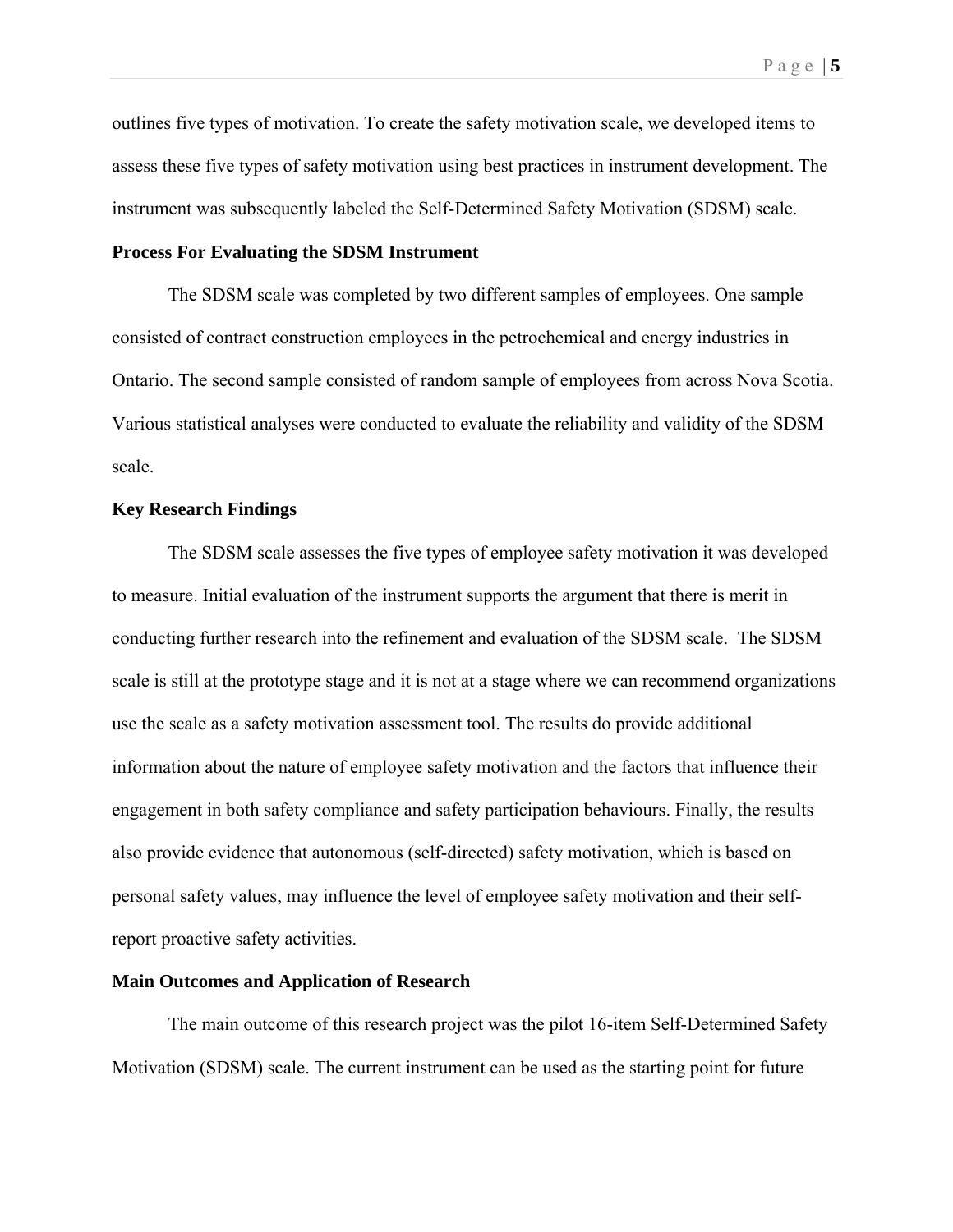research into the refinement of an instrument to assess employee safety motivation based on selfdetermination theory.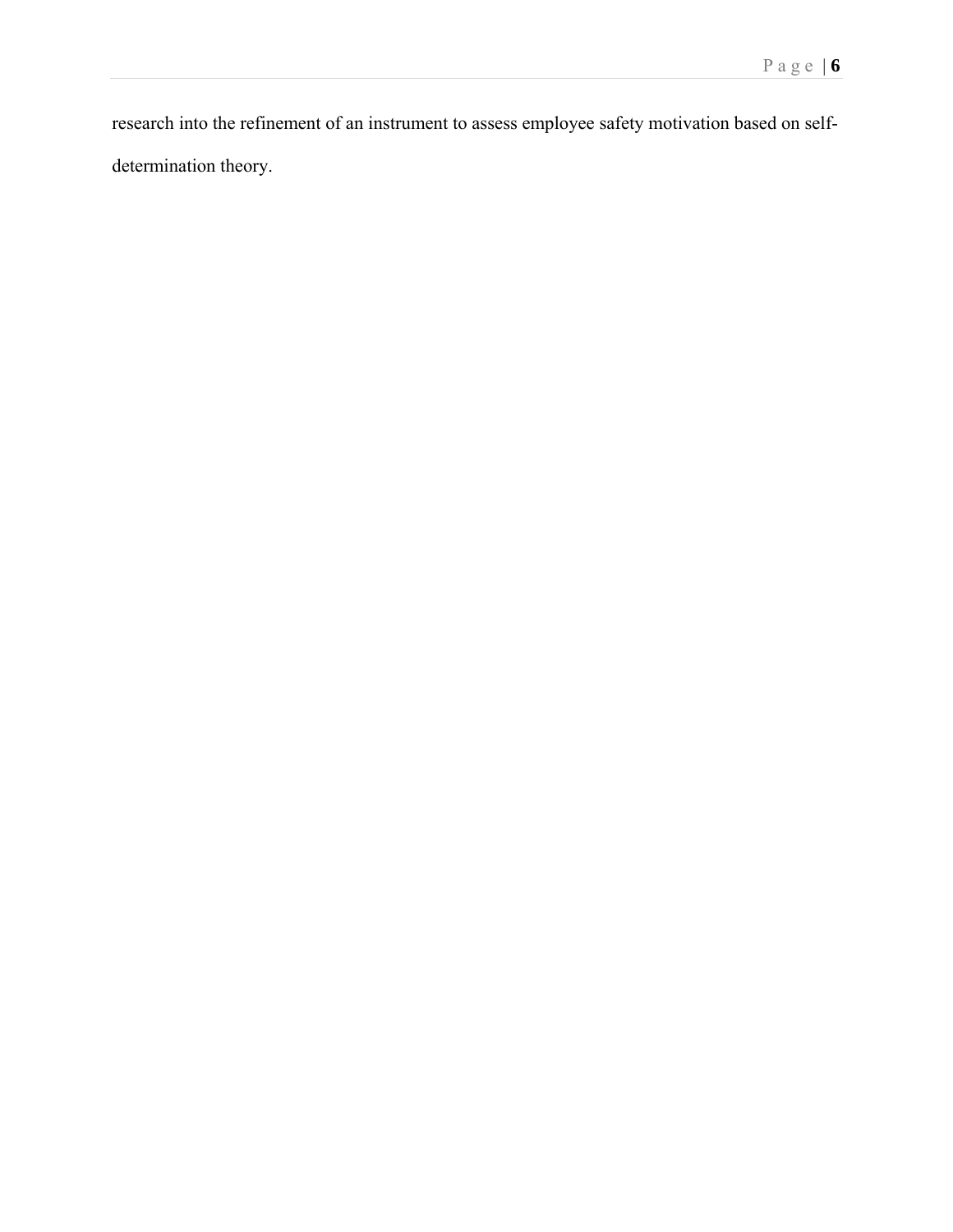#### **INTRODUCTION**

The focus over the past 150 years has been on the technical aspects of engineering systems to improve safety (Lee, 1998). These efforts have been very successful as large improvements in workplace safety have been achieved through improved hardware and design, and through improved safety management systems and procedures. This success can be seen in the low accident rates in the majority of safety critical industries, but it does appear that they have reached a plateau (Lee, 1998). Since the frequency of technological failures in industry has diminished, the role of human behaviour has become more apparent. Safety experts estimate that 80-90% of all industrial accidents are attributable to 'human factors' (Hoyos, 1995). It seems likely that the most effective way to reduce workplace injury and accident rates even further and improve hazard management is to address the social and organizational factors that have an impact on safety (Lee, 1995). This recognition of the importance of organizational and social factors in improving workplace safety is demonstrated by increased efforts to improve safety leadership, safety culture/climate, and employee safety behaviours.

There is good research evidence that employee self-reported safety behaviours are associated with fewer injuries and accidents (Clarke, 2006; Neal & Griffin, 2006; Probst & Brubaker, 2001; Sinclair, Martin, & Sears, 2010). Furthermore, there is a growing body of literature demonstrating that employee safety behaviours are largely influenced by their motivation to work safely (Christian, Bradley, Wallace, & Burke, 2009; Griffin & Neal, 2000; Neal & Griffin, 2006; Neal, Griffin, & Hart, 2000). Accordingly, an important component of addressing the social and organizational factors that influence workplace safety includes understanding why employees are motivated to work safely. Therefore, the purpose of this project was to develop and provide preliminary information on the reliability and validity of a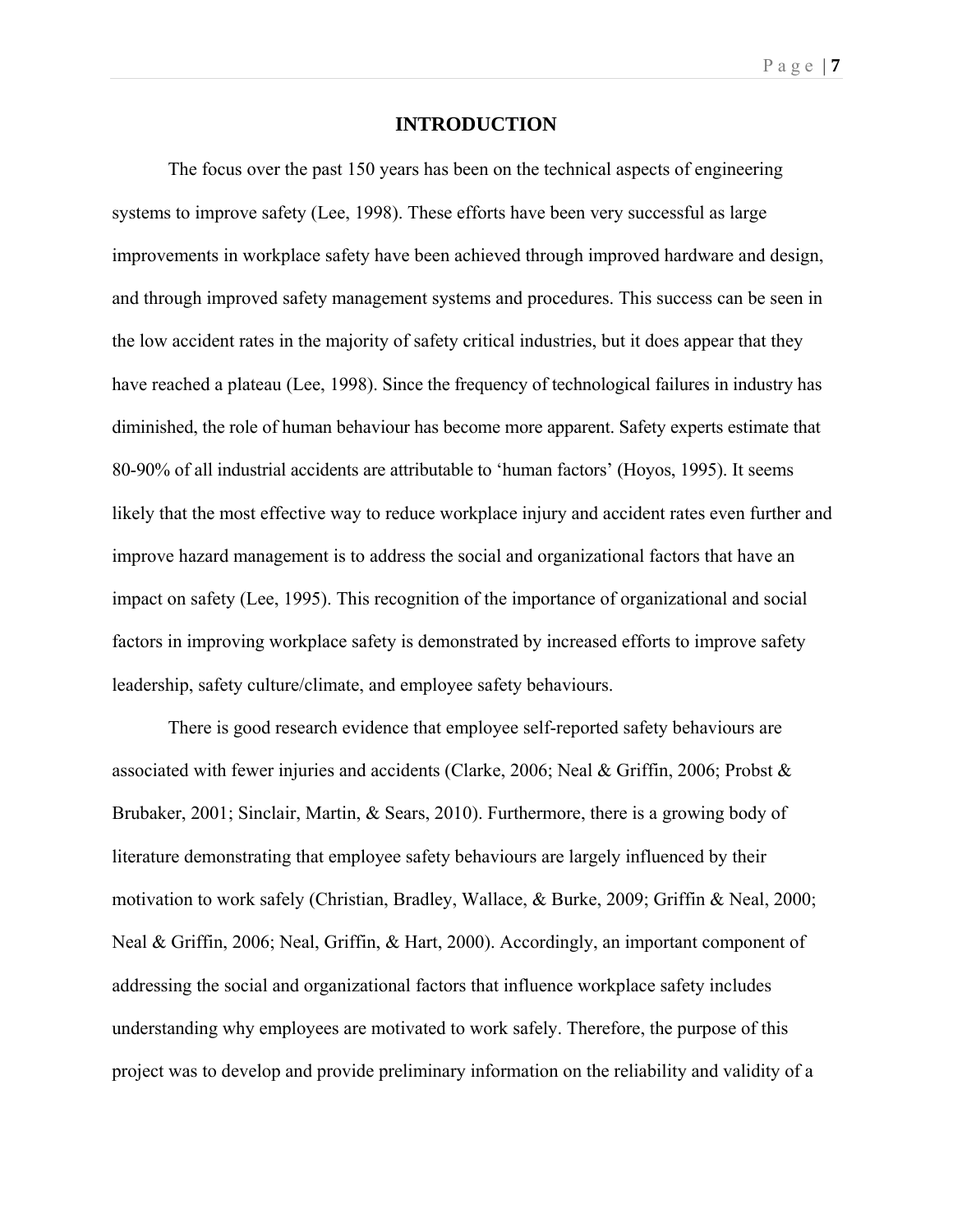safety motivation scale designed to assess and understand the reasons why employees are motivated to work safely.

#### **Employee Safety Motivation**

Although the importance of employee safety motivation has been recognized since the beginning of the twentieth century (Heinrich, 1931), it has only been recently that researchers have began systematically studying employee safety motivation. This research largely focuses on how motivated employees are to work safely, assessing the level or amount of safety motivation. Research consistently concludes that employees who report higher levels of safety motivation also report engaging in more safety compliance behaviours (i.e., core safety activities that are part of the formal work procedures) and participation behaviours (i.e., informal safety activities that help to create a safe work environment) (Christian et al., 2009; Neal & Griffin, 2006; Neal et al., 2000; Sinclair et al., 2010; Vinodkumar & Bhasi, 2010).

There are two dominant psychological approaches to safety improvement, namely behaviour-based safety and the promotion of a safety culture (Dejoy, 2005). These two approaches are different from each other and in many ways have opposing views about how to motivate employees to work safely. Although these two approaches propose very different strategies for organizations to enhance safety, there is evidence supporting the effectiveness of both behaviour-based (McAfee and Winn, 1989) and safety culture (Guldenmund, 2010) interventions.

Behaviour-based safety is founded on behaviour modification theory (Skinner, 1938), which has extensive evidence of efficacy in a wide range of settings. Behaviour-based safety proposes that employee behaviour is dependent on contingencies and behaviour can be controlled by altering these contingencies (Dejoy, 2005). Thus, behaviour-based safety aims to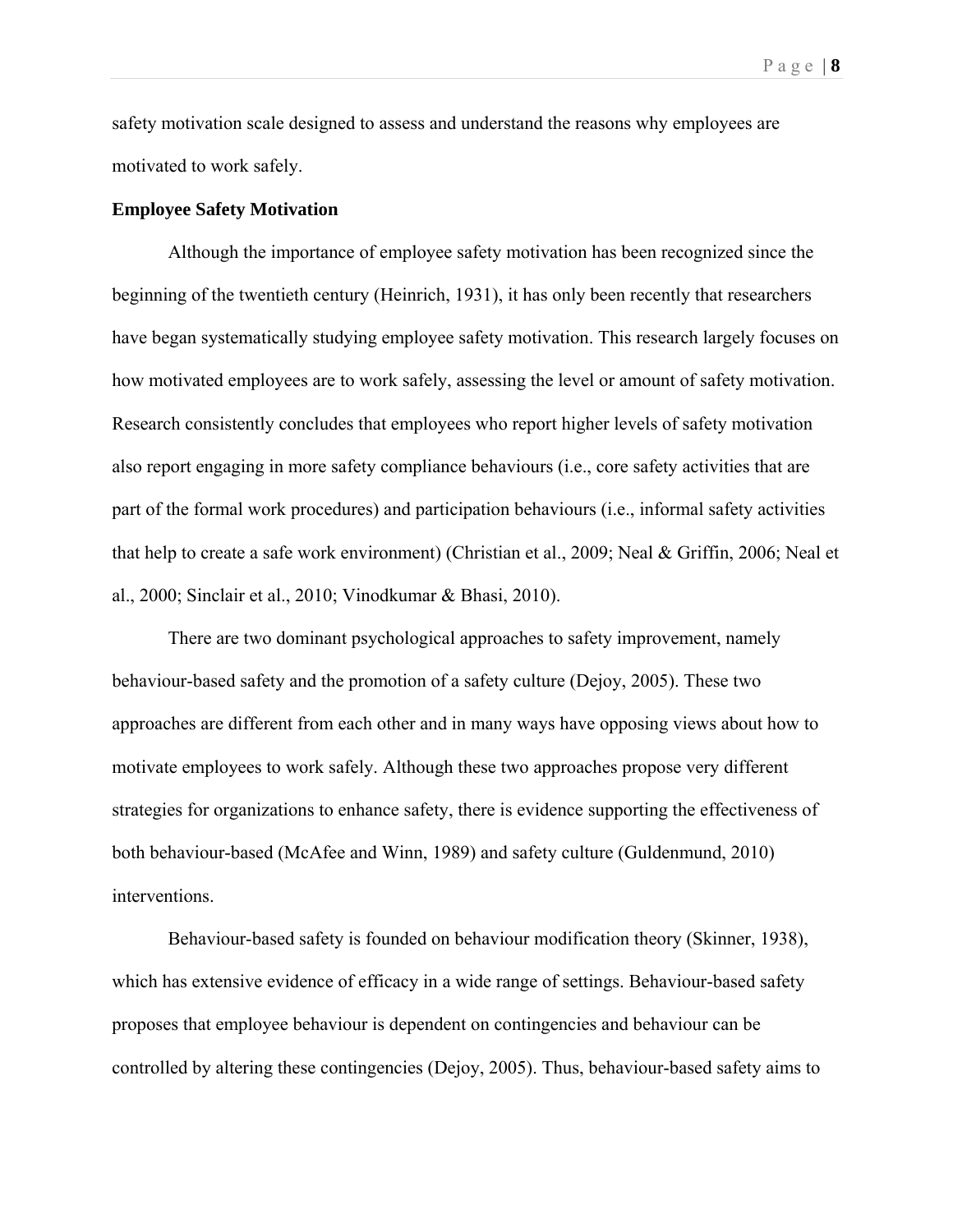control employee behaviour by introducing specific reinforcements in order to motivate employees to adopt specific safety behaviours.

Alternatively, safety culture improvement interventions target the shared values within the organization in order to enhance the value placed on safety (Dejoy, 2005). Safety culture interventions focus on leader behaviour, specifically leaders' behaviours demonstrating their commitment to safety and encouraging their subordinates to value safety above other competing goals (e.g., production targets). For example, Mullen and Kelloway (2009) demonstrated that safety leadership training produce changes in subordinate perceptions about the relative priority of safety (i.e., safety climate). Furthermore, Zohar (2002) has also demonstrated that promoting specific supervisory leadership behaviours can reduce injury rates.

Research conducted to date highlights the importance of considering the influence of employee safety motivation on occupational safety outcomes and demonstrates that organizations can influence employee safety behaviours both directly and indirectly by influencing employees' motivation to work safely (Christian et al., 2009; Neal & Griffin, 2006). Neal & Griffin, (2006) demonstrated that safety climate influences employee level of safety motivation, which in turn influences their safety behaviour (compliance and participation). However, one of the shortfalls of current safety motivation research is that it focuses solely on the level of employee safety motivation, without differentiating type of motivation. Evidence of the effectiveness of both behaviour-based and safety culture strategies for motivating employees to work safely support the argument that there are different types of safety motivation, one type of safety motivation that is driven by external reward (or punishment) and a second that is based on the relative value employees place on safety. In addition to assessing how motivated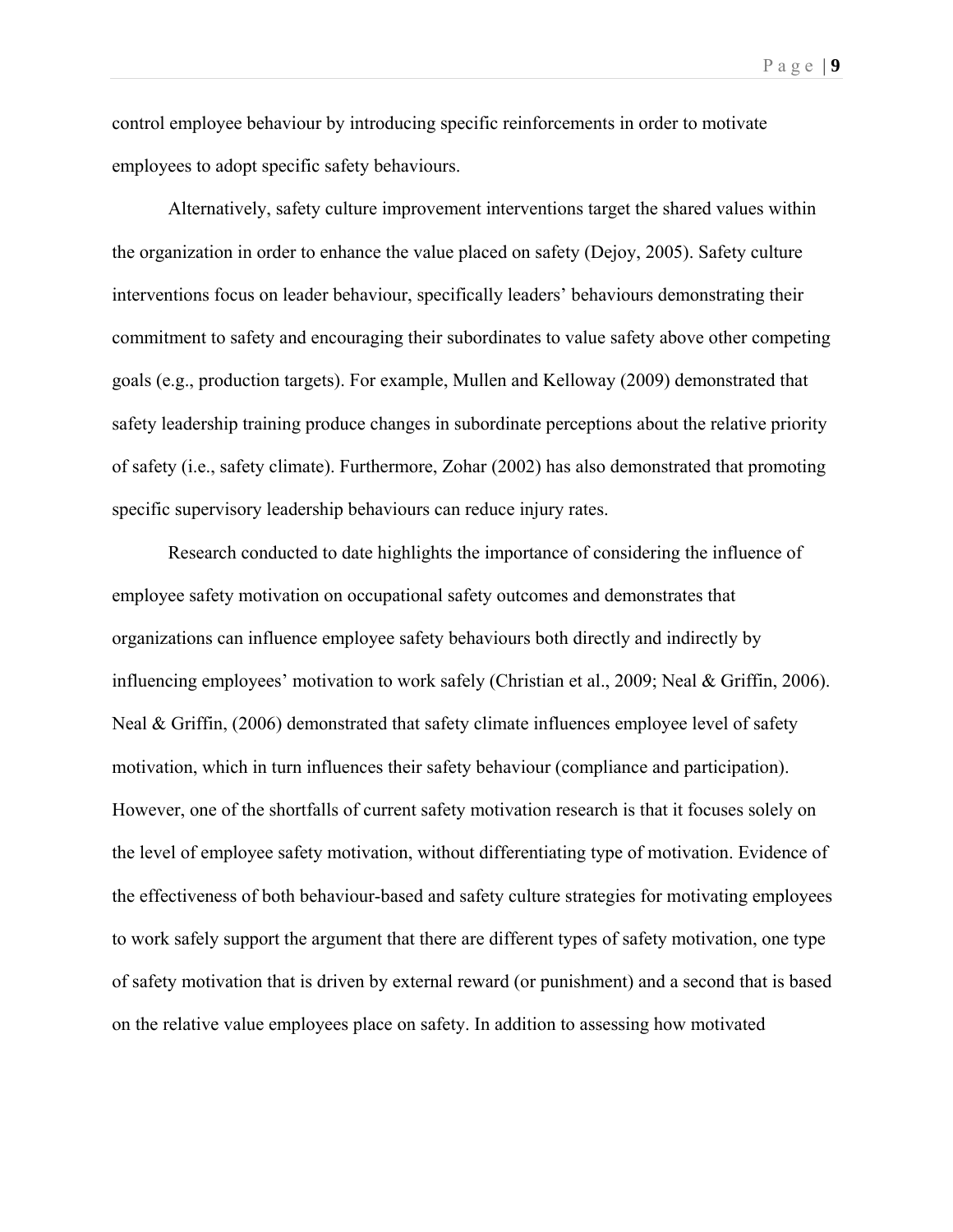employees are to work safely, it is important to investigate the reasons why people are motivated to work safely so that we can better understand the mechanisms that drive behaviour change.

As no measure of the reasons (i.e., external, internal) why employees are motivated to work safely currently exists, the development of such a measure is a worthwhile aim. Thus, the goal of this project is to develop a safety motivation scale, which assesses the reasons why employees are motivated to work safely and which is based on a strong theoretical framework. Self-determination theory (Deci  $& Ryan$ , 1985) is particularly relevant to understanding why employees are motivated to work safely and provides the strong theoretical structure to base the development of a safety motivation scale instrument designed to assess the different reasons why employees are motivated to work safety.

#### **Self-Determination Theory**

Self-determination theory (Deci & Ryan, 1985) asserts that individuals are motivated to perform behaviours for a variety of reasons and classifies different types of motivation according to these reasons. Furthermore, self-determination theory also posits that different types of motivation vary in the degree to which they result in self-directed (i.e., autonomous) behaviour, specifying that some types of motivation are internalized by the individual while other types are not (Deci & Ryan, 1985; 2000; 2002; Gagné & Deci, 2005). When the motivation has not been internalized, some type of external contingency will be required to direct the performance of individuals' behaviour. Therefore, self-determination theory views motivation as a multidimensional construct and recognizes the importance of understanding both the *level* and the *type* of motivation when attempting to explain an individual's behaviour (Ryan & Deci, 2002).

At the most basic level, SDT recognizes there are both intrinsic reasons and extrinsic reasons that determine how an individual behaves. Extrinsic reasons include receiving an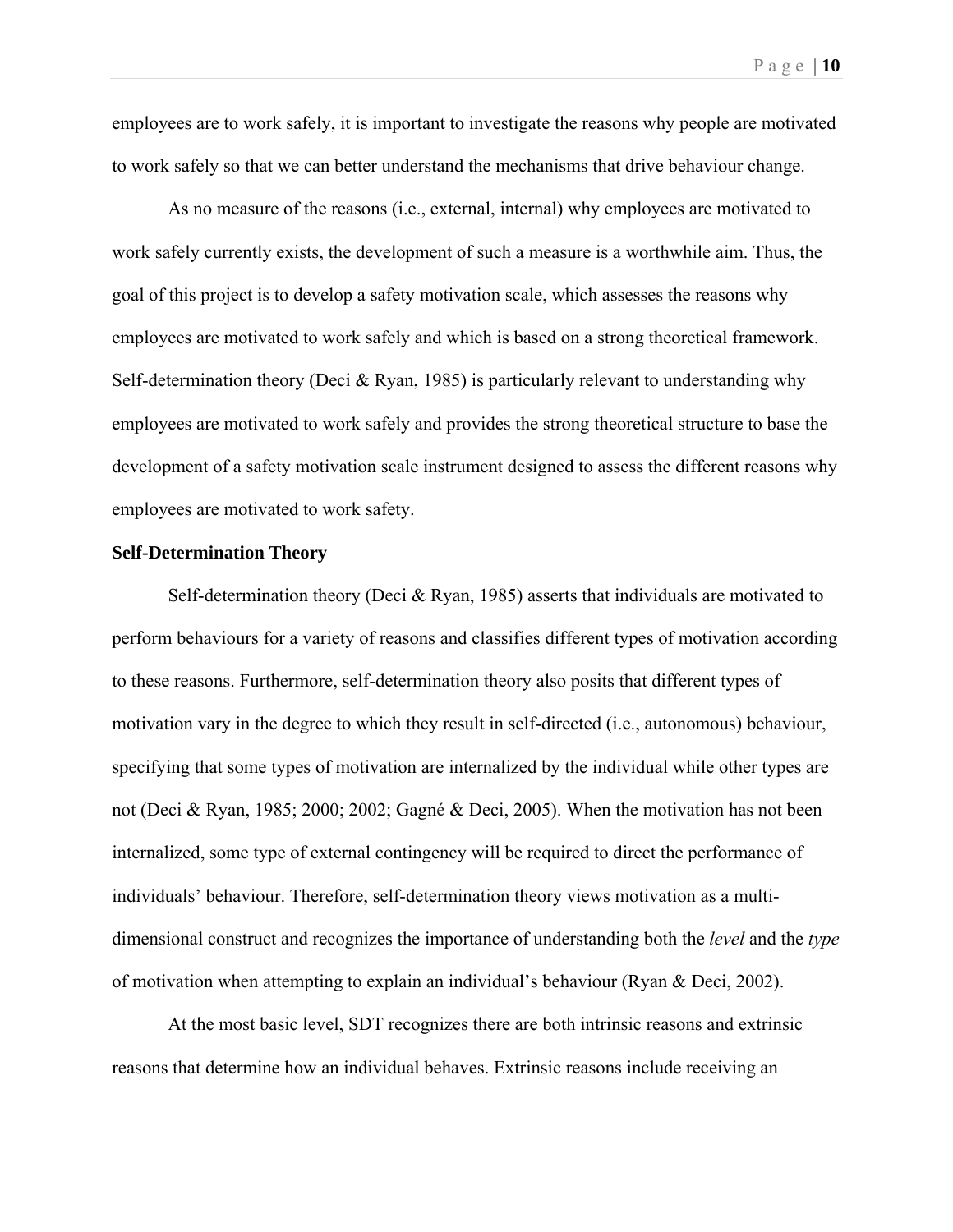outcome that is contingent upon the performance of the behaviour. Conversely, intrinsic reasons include experiencing enjoyment and pleasure from performing the behaviour itself. These different reasons for our behaviour reflect different types of motivation (i.e., extrinsic and intrinsic motivation; Deci & Ryan, 1985). Thus, when individuals are extrinsically motivated, the outcome resulting from the behaviour is the underlying reason the behaviour occurs. However, these outcomes can differ in how they regulate behaviour, depending on how closely the outcome reflects or aligns with the individuals' values and goals. In other words, individuals internalize the motivation for performing different behaviours to varying degrees (Gagné, et al., 2010; Ryan & Deci, 2002). Different degrees of internalizing extrinsic reasons for behaviour further distinguish different types of extrinsic motivation (i.e., external, introjected, identified, integrated) (see Figure 1 below).



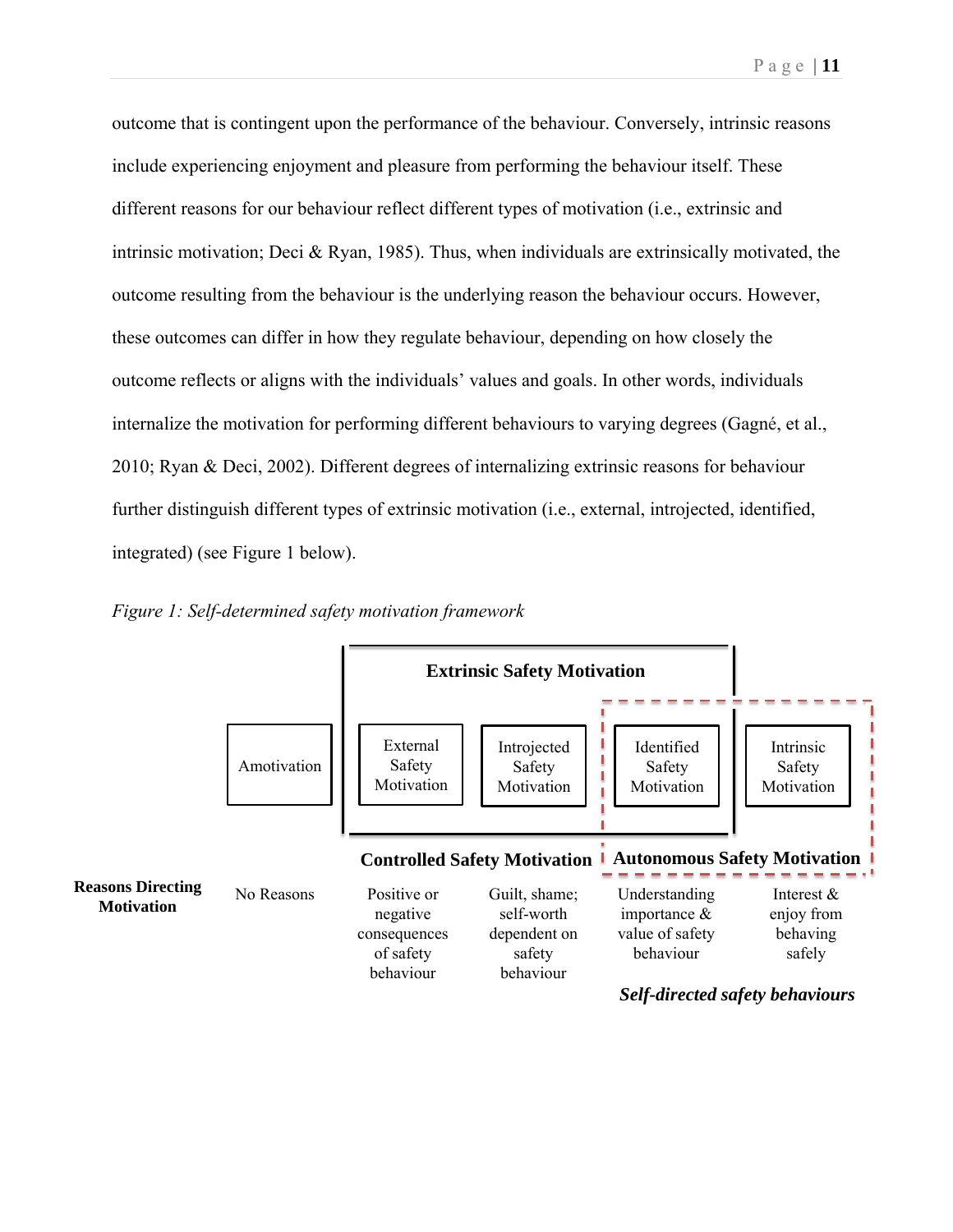According to SDT, an individual can internalize the outcomes associated with performing behaviours to the extent that these extrinsic reasons become personal values of the individual. When this occurs, the extrinsic motivation will result in autonomous, self-directed behaviour, and will not require the presence of the extrinsic contingency to motivate the individual. Therefore, instead of identifying employee safety motivation as either extrinsic or intrinsic, it is more important to distinguish between controlled and autonomous types of safety motivation. Controlled types of safety motivation result in contingent-based behaviours, whereas autonomous types of safety motivation result in internally, self-directed behaviour (Ryan & Deci, 2002). SDT also argues that employees can be amotivated to work safely. In other words, in addition to classifying employee safety motivation into controlled and autonomous forms, SDT also takes into account employees who lack any type of motivation to work safely (see Figure 1).

#### *Controlled Safety Motivation*

Controlled safety motivation represents feelings of *having* to or thinking that you *should* work safely (Gagné & Deci, 2005). Therefore, safety behaviours that occur from controlled motivation are performed because the employee feels pressured to do so. The pressure to perform safety behaviours can come from another person (e.g., supervisor, coworker), a group (e.g., the organization), society (e.g., the occupational health and safety act), or from the individual themselves. Therefore, controlled safety motivation can be classified as external pressure (i.e., external safety motivation) or internal pressure (i.e., introjected safety motivation) to behave safely.

*External safety motivation.* External safety motivation represents the most controlling form of motivation (Deci & Ryan, 1985; 2000). Externally motivated safety behaviours require the presence of a stimulus in order for the behaviours to occur. The stimulus is typically in the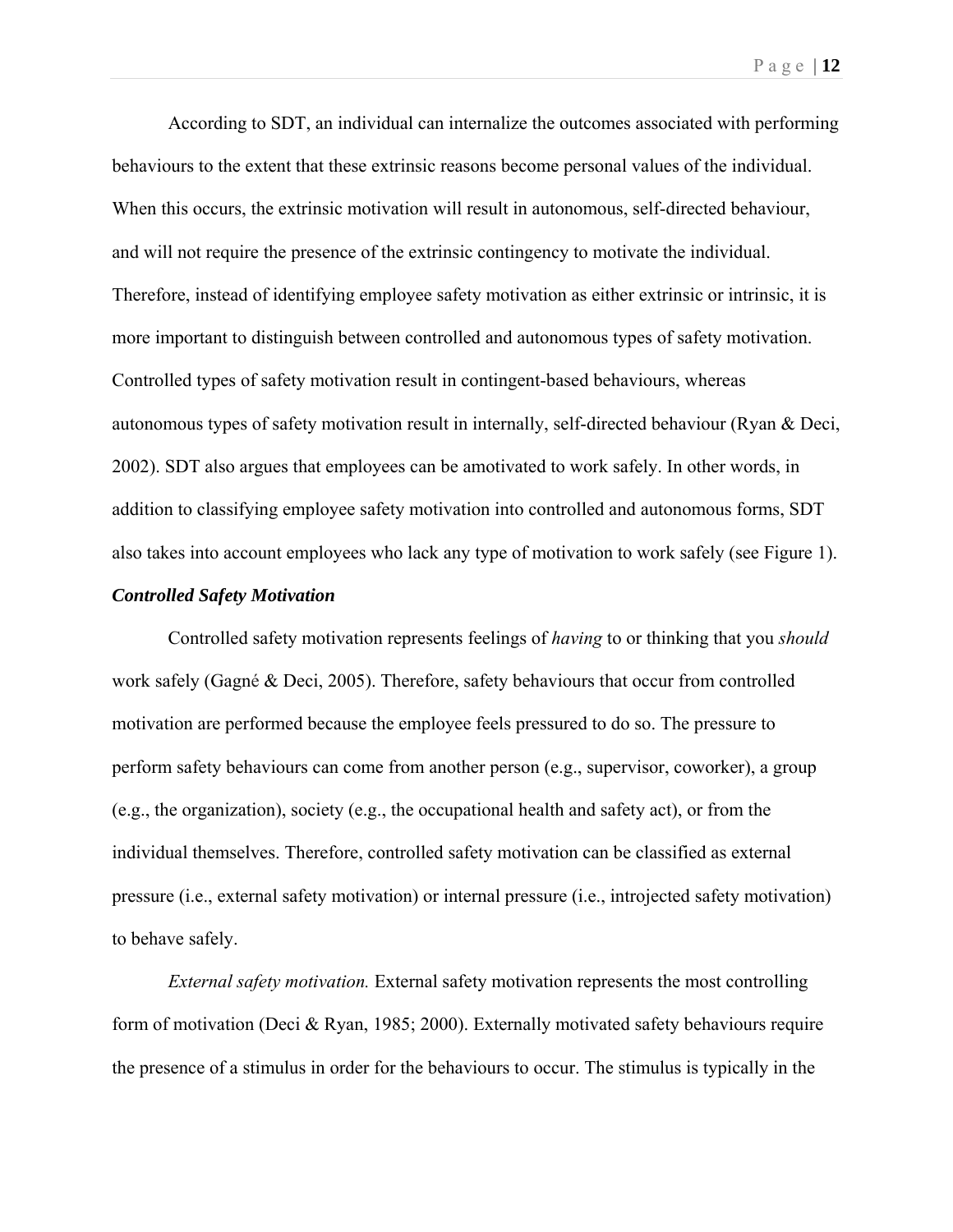form of a reward for performing work safely or a negative consequence when work is not performed safely (Gagné & Deci, 2005; Ryan & Deci, 2002). Examples of external reasons for performing safety behaviours include receiving a bonus for good safety performance, or the threat of being laid off because of unsafe behaviours. Behaviour-based safety approaches most commonly focus on increasing employee's external safety motivation.

*Introjected safety motivation.* Classified as slightly less controlling than external safety motivation (Gagné & Deci, 2005), introjected safety motivation still entails performing safety activities because there is pressure to do so; however the pressure comes from within the employee as opposed to from another person or group. Internal pressure to behave safely is most commonly experienced as guilt or shame (Ryan & Deci, 2002). For example, an employee may be motivated to wear and attach their safety harness when they work at height, not because they will receive a reward or praise for doing so, but because the employee would feel guilty and ashamed if they did not wear the safety harness. Employees may also be introjectedly motivated to perform safety activities because their self-worth is contingent upon being a safe worker (Deci & Ryan, 2000).

#### *Autonomous Safety Motivation*

Autonomous safety motivation can result from both extrinsic and intrinsic reasons for working safely. Employees who are autonomously motivated to work safely take ownership over performing safety activities because they view these activities as being consistent with their own personal values and interests (Ryan & Deci, 2002). As a result, autonomously motivated safety behaviours are self-directed and therefore, should be consistently performed.

*Identified safety motivation.* Identified safety motivation represents employees who are motivated to engage in safety activities because they believe a safe work environment is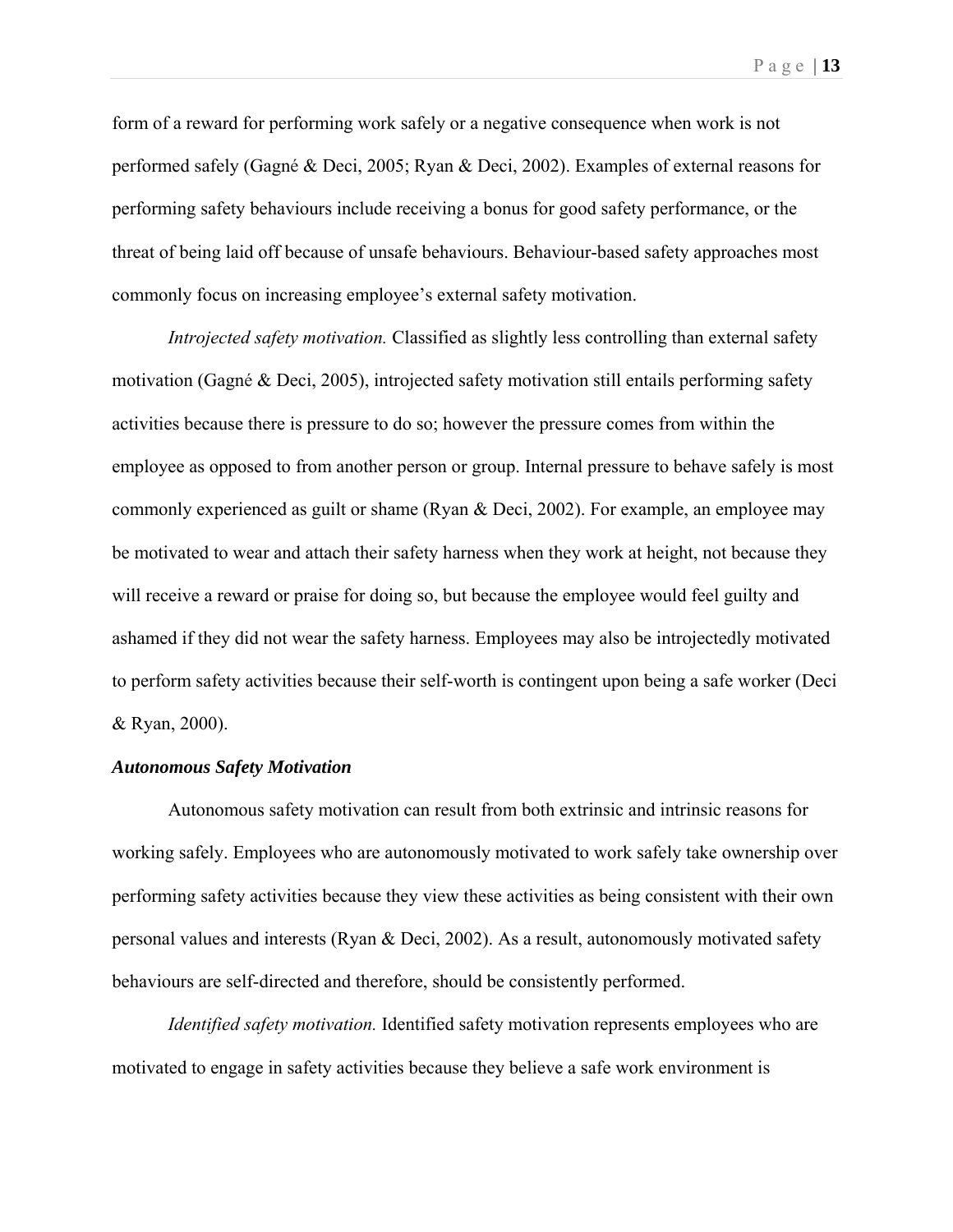important and accept that performing safety activities are necessary to achieve that goal. For example, a group of employees who show up to a new worksite and immediately begin conducting a hazard assessment before starting the job may do so because they believe hazard assessments provide useful information to make the jobsite a safer place to work. If the employees conduct the hazard assessment because they value the information they obtained from the activity, their motivation is still extrinsically driven because they are performing the activity to obtain an outcome (i.e., the information it provides); however, the employees have internalized the value of the outcome; therefore, the behaviour will be autonomous and selfdirected.

*Intrinsic safety motivation.* Intrinsic safety motivation is characterized as performing safety activities (e.g., volunteering for the joint occupational health and safety committee; following rules and procedures) because the employee finds these activities pleasurable, satisfying, or interesting. Intrinsic safety motivation represents the fullest form of autonomous safety motivation, as the reason for engaging in the safety activity is completely volitional.

In describing motivation in terms of different forms of controlled and autonomous motivation, self-determination theory provides a theoretical framework, which explains the different reasons why employees are motivated to work safely. The first objective of this research was to develop a Self-Determined Safety Motivation (SDSM) scale that measured the five types of motivation described above (i.e., amotivation, external, introjected, identified, and intrinsic). The second objective of this research was to evaluate the reliability and the validity of the SDSM scale.

Specifically, we hypothesized that the SDSM scale would demonstrate good construct validity in measuring the five types of safety motivation (as determined by factor analytic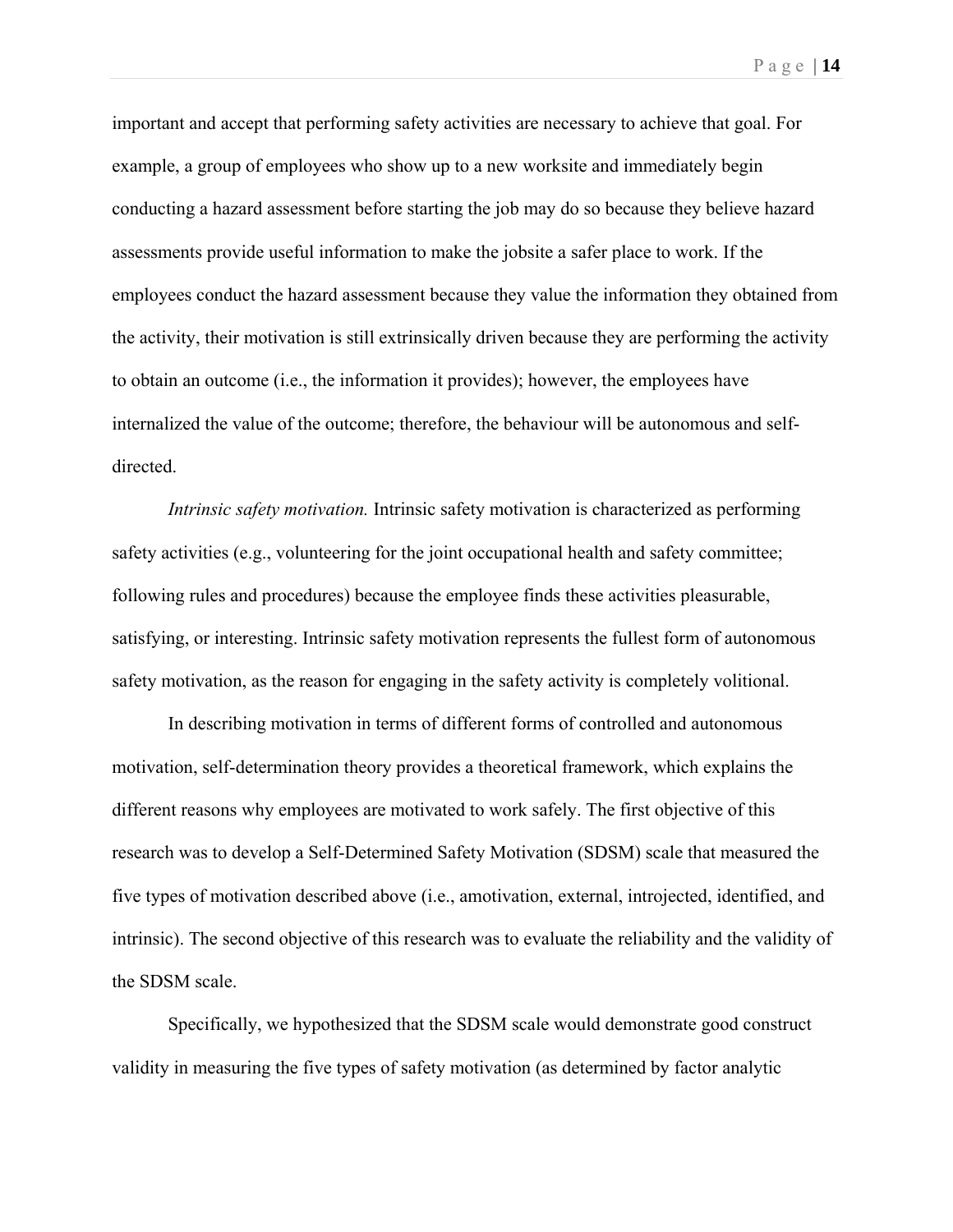results) and that each subscale would demonstrate high internal reliability (as determined by cronbach's alpha). Furthermore, we hypothesized that the SDSM scale would predict employee safety behaviours (i.e., compliance and participation behaviours) above and beyond both safety climate and a general measure of safety motivation (i.e., predictive validity). In addition, since employees have more freedom to choose to engage in safety participation behaviours we hypothesized that autonomous forms of motivation (i.e. internal and identified) will be more strongly associated with participation than controlled forms of motivation.

#### **METHODOLOGY**

#### **Scale Development Process**

We followed the test construction process outlined by Crocker and Algina (1986) to develop the SDSM scale. The initial stage of the scale development process included reviews of both the self-determination theory literature and of the occupational safety literature. To develop items, we consulted the definitions of each of the five different types of motivation to be measured. In addition, when possible, we adapted items from previously developed motivation scales from other domains (e.g., education: Ryan & Connell, 1989; healthcare: Ryan, Plant, & O'Malley, 1995). In addition, we drew on preliminary SDT safety motivation scale development that we had conducted with subject matter experts and tested on a student sample (see Scott  $\&$ Fleming, in press). All items were developed to correspond to the item stem *"Why do you put effort into working safely?"*.

From the initial item writing stage, four individuals with expertise in scale development and who were familiar with self-determination theory independently completed an item-sorting task in which they sorted all initial items into the five types of motivation. Afterwards, the four individuals met to discuss their responses. During this meeting, discrepancies in responses were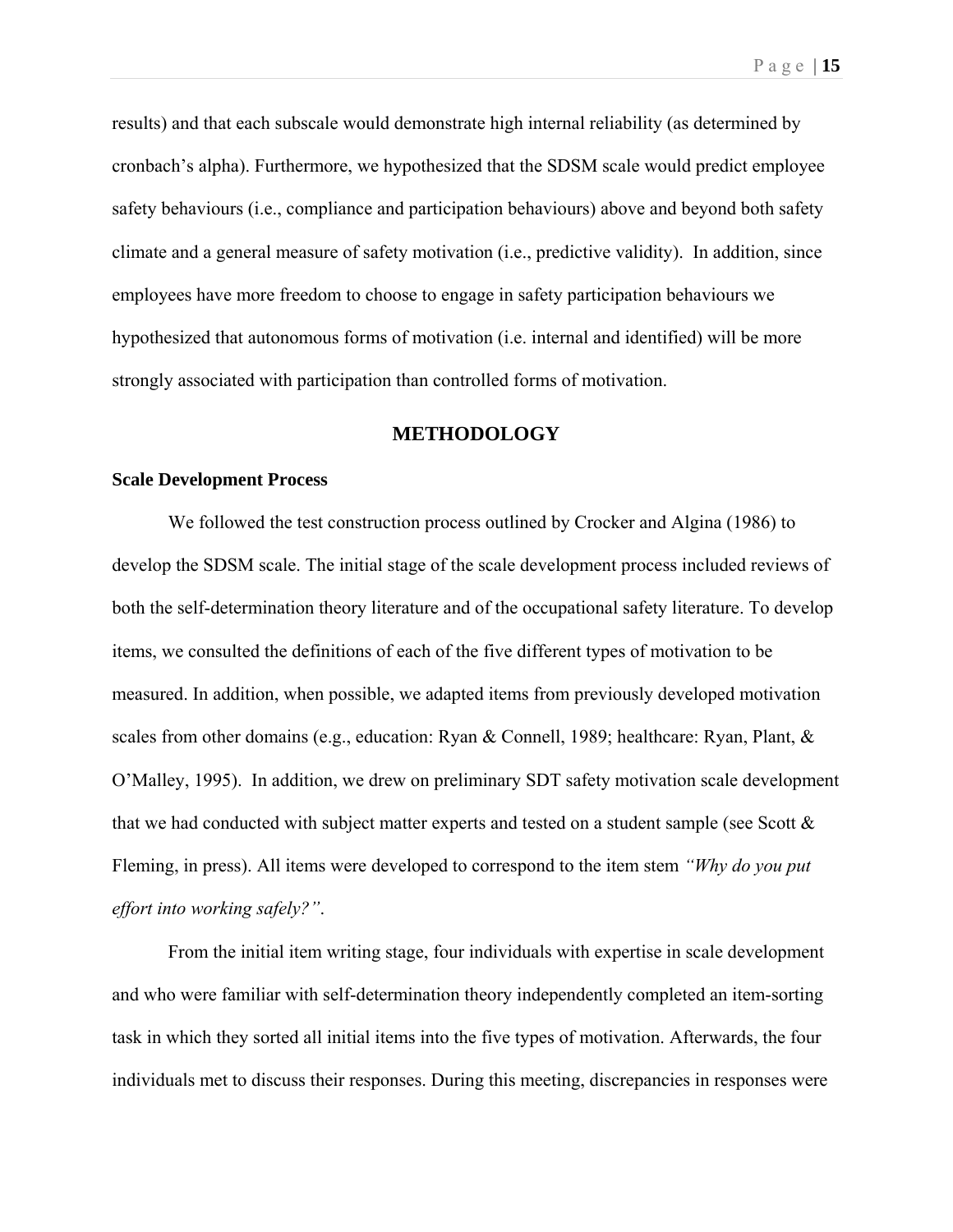discussed and resolved. Items that were interpreted as belonging to multiple types of motivation, or that were identified as being poorly worded were deleted. Based on the results of the scale development process a 21-item SDSM scale was created.

#### **Study 1 (Reliability and Validity of the SDSM Scale)**

#### *Participants*

 Participants consisted of 492 employees from contracting construction companies working in the petrochemical and energy industries in Ontario, Canada. Occupations represented in the sample included; piperfitters and welders (11.8%), carpenters (10.3%) electricians (9.9%) boilmakers (9.0%), laborers (8.3%), millwrights (4.7%), steamfitters (4.7%), and insulators  $(3.8\%)$ , among others. Participants worked an average of 39.7 hours per week (SD = 5.9) and were employed at their current job for an average of 5.6 years  $(SD = 8.2)$ . Less than one third of participants held a management or supervisory position (27.2%) and the majority of respondents were males (96.6%).

#### *Procedure*

Employees were informed about this research and were given the survey packages to complete during mandatory safety meetings or training events. Each survey package included a cover letter describing the purpose of the research, the measures described below, and an envelope. Workers were instructed to seal their completed surveys in the envelope provided, which were collected by a company representative whom mailed the completed surveys to the researchers in Nova Scotia.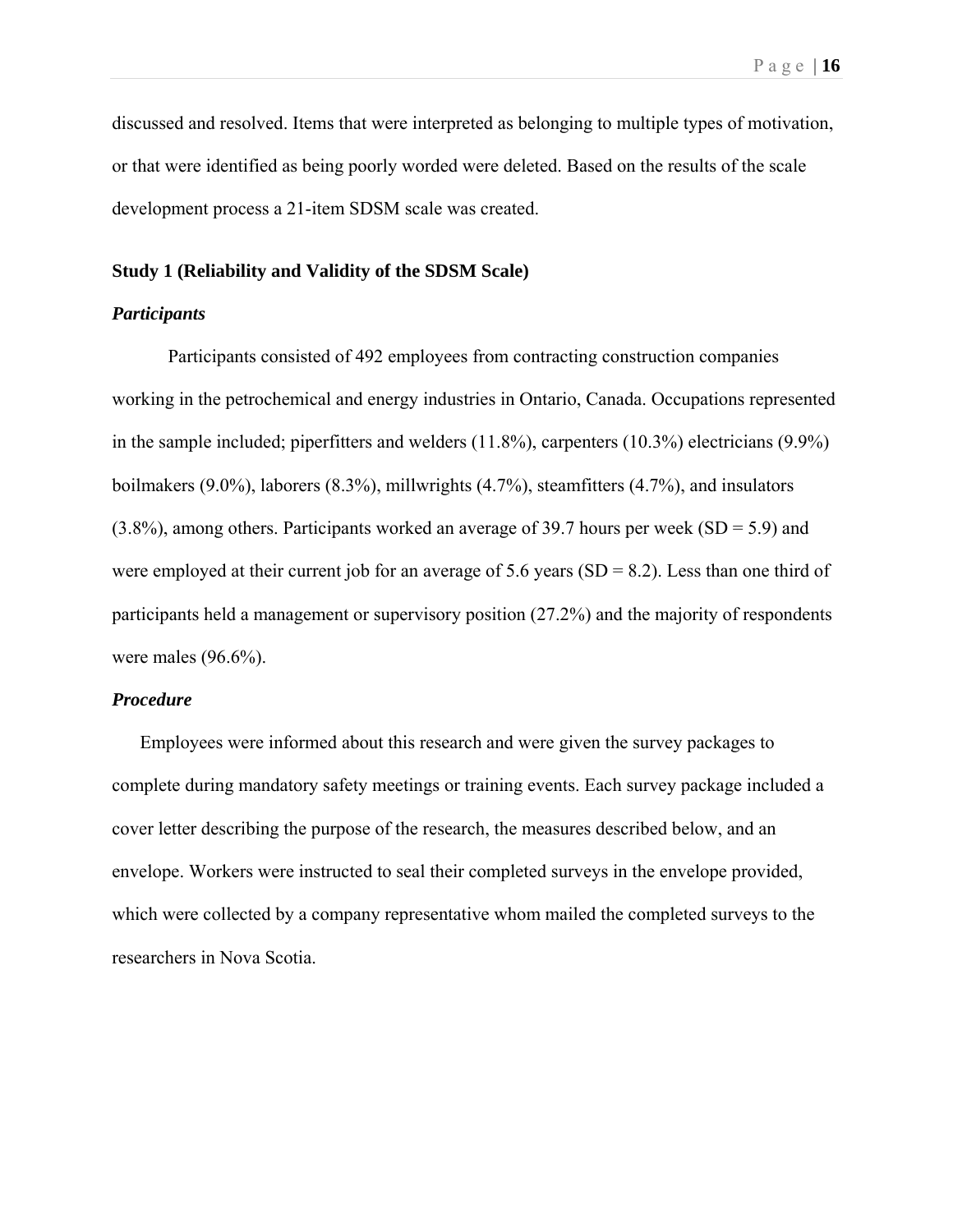#### *Measures*

*Demographic information.* Participants were asked to indicate their job title, whether they currently held a supervisory or management position, the number of years employed in their present job, average hours worked per week, and their gender.

 *Safety motivation scale.* Participants completed the 21-item SDSM scale developed for this project. This scale assesses five theorized types of safety motivation: (1) Intrinsic (e.g., *"Because I enjoy working safely"*); (2) Identified (e.g., *"Because putting effort into working safely is important to me"*); (3) Introjected (e.g., *"Because otherwise I will feel guilty"*); (4) External (e.g. *"In order to avoid being criticized by others"*); and (5) Amotivation (e.g., *"I don't because safety is not a priority in my workplace"*). Participants responded to each item using a 5 point scale  $(1 = Not at all for this reason; 5 = Exactly for this reason). Information on the factor$ structure and scale reliabilities is presented in the results section.

 *Safety motivation.* Participants also completed a 3-item general safety motivation scale from Neal and Griffin (2006) using a 5-point scale ( $1 =$  strongly disagree;  $5 =$  strongly agree). The reliability of the scale was  $\alpha$  = .89.

 *Safety climate.* Safety climate was measured using the 16-item group level safety climate scale developed by Zohar and Luria (2005). Participants indicated the extent to which they agreed with each statement using a 5-point scale  $(1 =$  strongly disagree;  $5 =$  strongly agree). The safety climate scale had good internal reliability ( $\alpha$  = .95).

 *Safety behaviours.* Safety behaviours were assessed using a scale developed by Neal et al. (2000). Respondents used a 5-point scale ( $1 =$  strongly disagree;  $5 =$  strongly agree) to indicate if they engaged in two types of safety behaviours (i.e., compliance and participation behaviours). Three items assessed participant's safety compliance behaviours (e.g., *"I use the correct safety*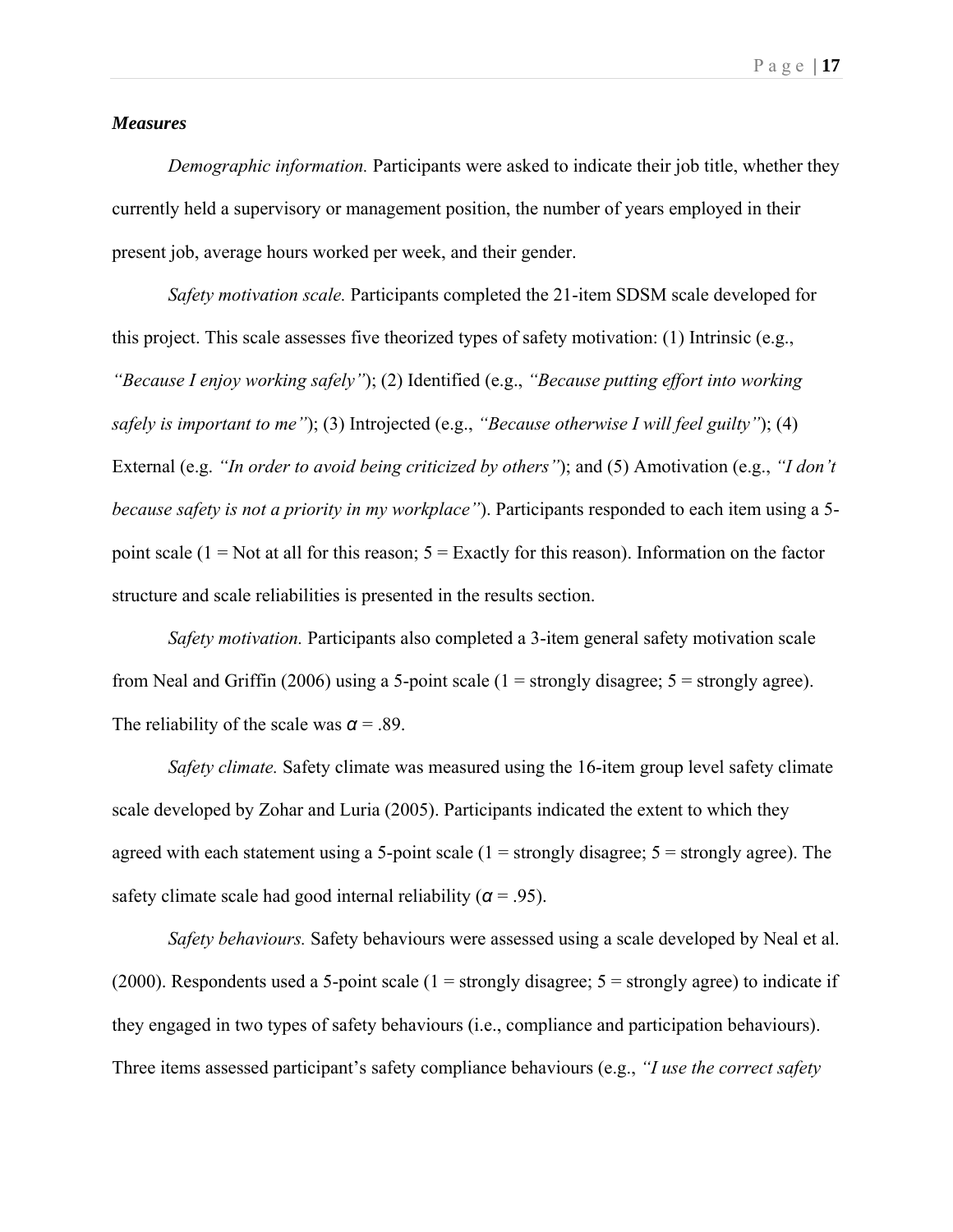*procedures for carrying out my job"*) and three items assessed safety participation behaviours (e.g., *"I promote the safety program within the organization"*). Both subscales had good reliability,  $\alpha$  = .90 (compliance) and  $\alpha$  = .86 (participation).

#### **Results**

 To begin, a series of item analyses were conducted to clean and screen for data entry errors and data irregularities. During the initial item-level analysis, one item from the SDSM scale (*"In order to avoid injury"*) was deemed unacceptable for further analysis due to poor item properties (e.g., inter-item correlations) and was deleted from all further analyses.

#### *Exploratory Structural Equation Modeling Analysis*

To assess the construct validity of the SDSM scale we examined the extent to which each item represented the type of motivation it was intended to measure through an exploratory structural equation modeling analysis (ESEM; Asparouhov & Muthén, 2009; Marsh, Lüdtke, Muthén, Asparouhov, Morin, Trautwein, & Nagengast, 2010; Marsh, Muthén, Asparouhov, Lüdtke, Robitzsch, Morin, & Trautwein, 2009). ESEM is a hybrid analysis using aspects of both exploratory and confirmatory factor analysis. This analysis is particularly well suited for situations in which a scale has strong theoretical support, but has limited validity evidence available due to early stages of scale development.

An ESEM was performed using Mplus 5.2 (Muthén & Muthén, 1998-2010) in which a five-factor structure was estimated allowing all 20 items to load on each of the five factors. The five-factor structure was assessed using model fit indices. In addition, each item parameter estimate was assessed for statistical significance. The five-factor structure provided a good fit to the data  $\chi^2$  (100) = 230.00; CFI = .97; RMSEA = .05, [C.I. = .04 - .06, ns]). Standardized parameter estimates are presented in Table 1. As shown in Table 1, although there were some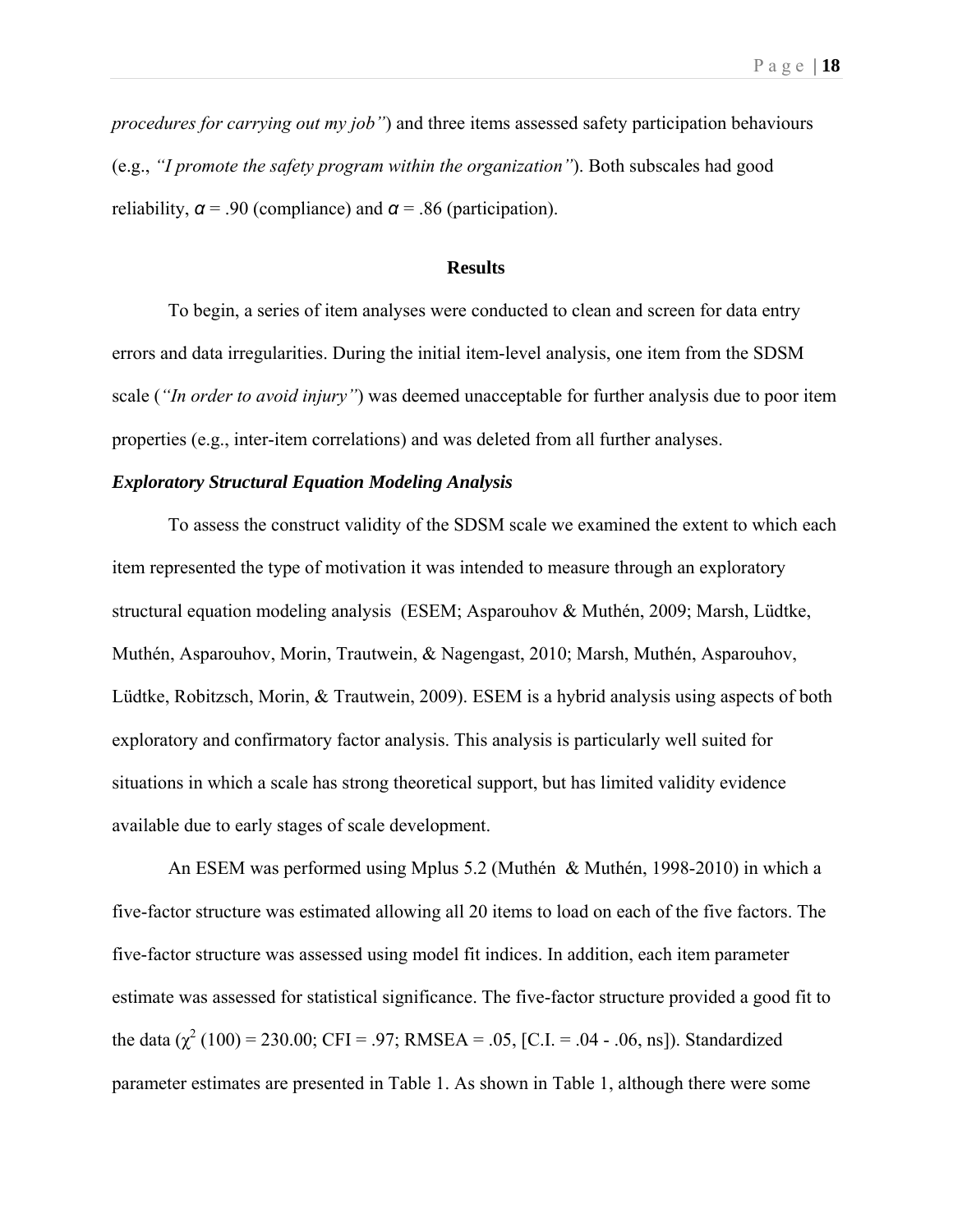significant cross-loadings, all but one item significantly loaded on its intended factor. Specifically, the item *"Because I take pride in working safely"* was designed to represent introjected safety motivation, however it only loaded significantly on the identified safety motivation factor. Due to the non-significant parameter estimate of this item on its intended factor, the item was removed from the SDSM scale. Removal of this item did not substantially change the remaining parameter estimates reported in Table 1. Although the hypothesized fivefactor model demonstrated a good fit to the data, we also tested alternative models to determine if other plausible models of SDSM produced equal or better fit to the data. Specifically, we compared this five factor model with a three factor model which included an amotivation factor, collapsed external and introjected forms of safety motivation to form a controlled motivation factor, and collapsed identified and intrinsic motivation to form an autonomous motivation factor. We also examined the fit of an overall safety motivation model in which all items loaded on one factor. As can be seen in table 2 the five-factor model was the best fit..

Four out of the five subscales achieved a Cronbach's alpha of at least .70, indicating good internal reliability (Intrinsic,  $\alpha$  = .80; Identified,  $\alpha$  = .84; External,  $\alpha$  = .72; and Amotivation,  $\alpha$  = .86). Consistent with the results of the exploratory structural equation model, the introjected safety motivation subscale had the lowest internal reliability ( $\alpha$  = .65). Reliability estimates, along with variable means, standard deviations, and correlations are presented in Table 3. In addition, we tested the extent that SDSM factors were distinct from other safety variables in the study using SEM. We estimated the fit of a model containing the five SDSM factors (as estimated the ESEM technique), safety climate, general safety motivation, safety compliance and safety behaviour variables. This model demonstrated good fit ( $\chi^2$  = 1501.6, df(849), p < .001; CFI = .95; TLI = .94; RMSEA = .04 (C.I. = .03 - .04, ns)).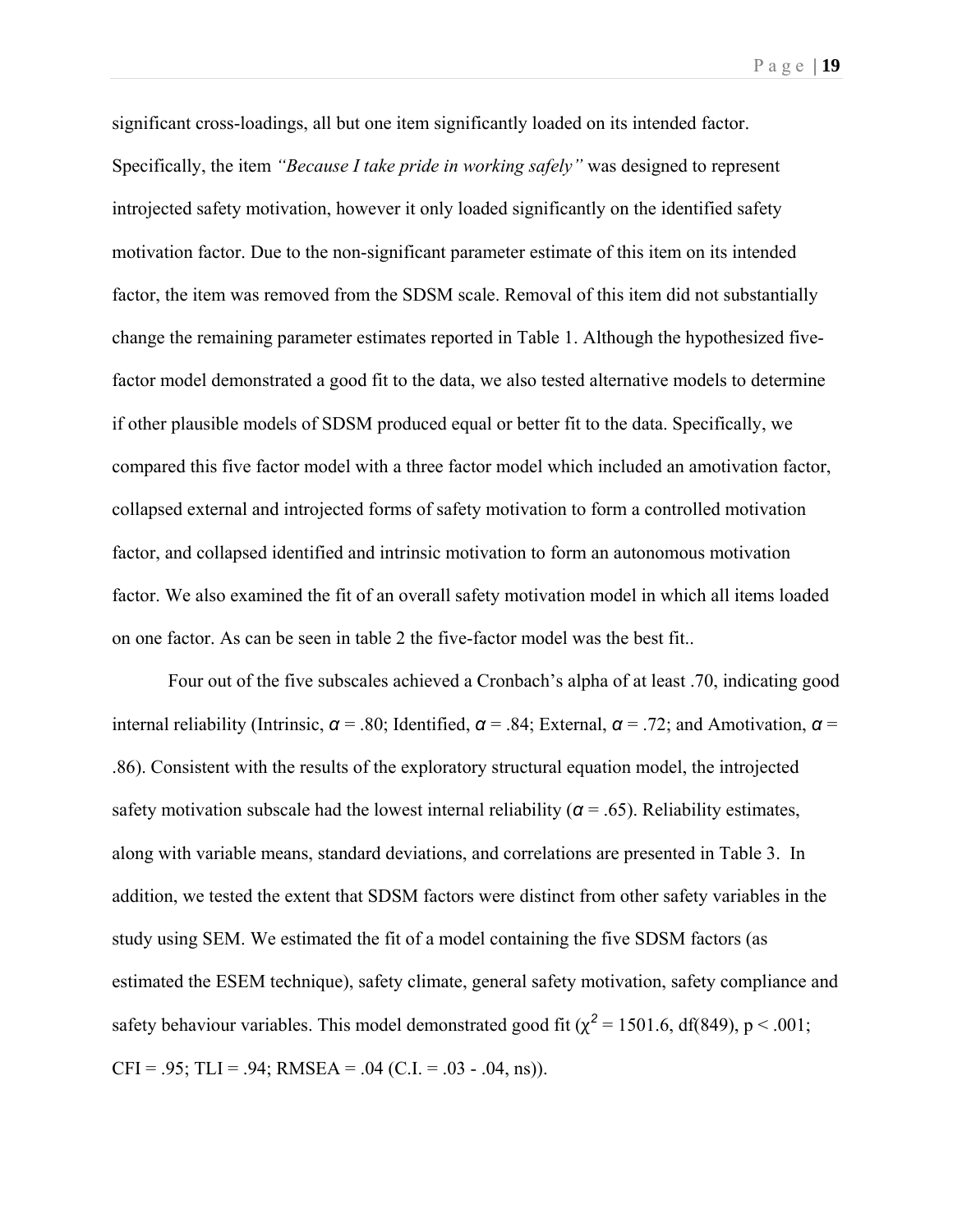#### *Incremental Variance of SDSM*

 In order to examine whether the SDSM scale was able to account for additional variance and significantly predict employee self-reported safety behaviours after controlling for factors that previous research has identified as influencing safety behaviours (i.e., safety motivation and safety climate), a hierarchical regression was conducted for each of the two types of safety behaviours (i.e., compliance and participation behaviours). In each regression, safety climate was entered into the first step, Neal and Griffin's (2006) general measure of safety motivation was entered into the second step, and with the five types of safety motivation assessed with the SDSM scale entered into the third and final step of the equation (see Table 4).

 As expected, safety climate accounted for a significant amount of variance in safety compliance  $(R^2 = 0.16, p < 0.001)$  and participation behaviours  $(R^2 = 0.12, p < 0.001)$ , as did the general measure of safety motivation ( $R^2 = 0.38$ ,  $p < 0.001$ ;  $R^2 = 0.18$ ,  $p < 0.001$ , respectfully). Even after, allowing safety climate and general safety motivation to account for the variance in safety behaviours, the SDSM scale still accounted for a significant increase in the variance explained in both safety compliance behaviours ( $R^2 = .04$ ,  $p < .001$ ) and safety participation behaviours ( $R^2 =$ *.11, p < .001*). Specifically, identified safety motivation was a unique predictor of safety compliance behaviours ( $β = .20, p < .001$ ) and safety participation behaviours ( $β = .29, p <$ *.001*). In addition, intrinsic safety motivation was also a unique significant predictor of safety participation behaviours ( $\beta = .17$ ,  $p < .001$ ).

#### **Discussion**

 This study provides an initial test of the validity and reliability of an SDSM scale based on self-determination theory. The five-factor safety motivation model demonstrated good fit. Although all but one introjected item loaded on their intended factor, there were a number of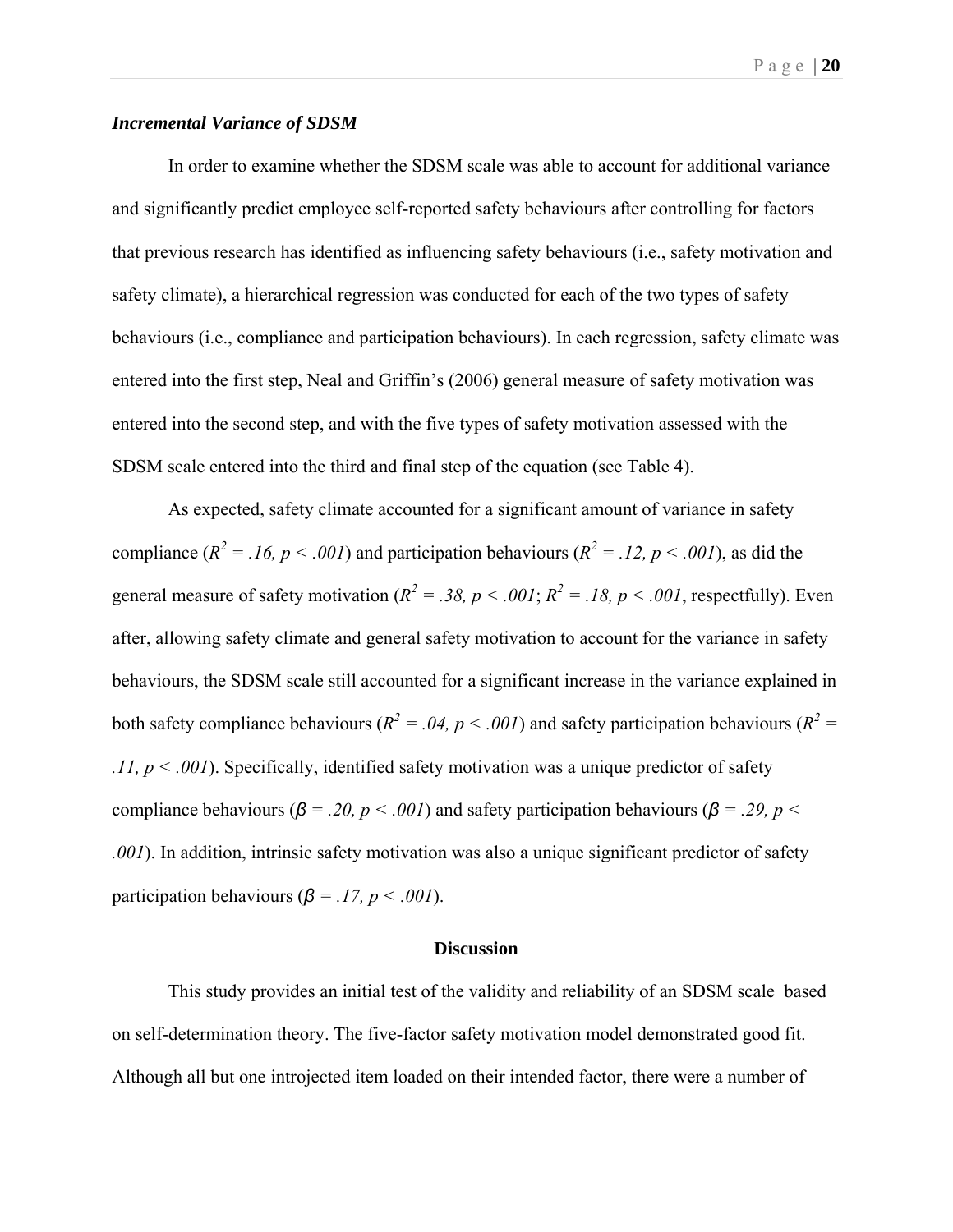Page | **21** 

significant cross loadings. These cross loadings provide evidence that some of the items are complex and not ideal as they are not solely associated with their intended dimension. Four out of the five subscales demonstrated acceptable reliability (above .70). The reliability of the introjected dimension was 0.65, which is generally considered be below acceptable levels. Identified motivation did explain a small amount (4%) of incremental variance in compliance behaviours, but this is too small to be meaningful in practice. Intrinsic and Introjected SDSM scales added a moderate incremental prediction of employee self-reported participation behaviours above two commonly used predictors of employee safety behaviours (i.e., a general measure of safety motivation and safety climate). Results from the incremental validity analysis provide evidence that autonomous forms of motivation in particular significantly influence participation behaviours. These results do not allow us to conclude that our hypotheses were supported, as the ESEM analysis identified a number of cross loading items and one of the factors had a suboptimal reliability. In addition, the incremental validity analysis did not support our hypothesis.

The results of study one also point to several aspects of the SDSM scale that could be refined and improved. As indicated above, the measure of introjected safety motivation is weak. Specifically, one item that was intended to represent this factor failed reach a significant parameter estimate and this subscale had a substandard reliability estimate. Furthermore, although the majority of items significantly loaded onto their intended factor, several items cross-loaded onto another factor indicating that these items measure aspects of multiple types of safety motivation. Ideally, each item should only measure aspects of one type of motivation. As it currently stands, each type of safety motivation measured in the SDSM scale contained few items (between 4-5 per subscale). Although this results in a concise measure of safety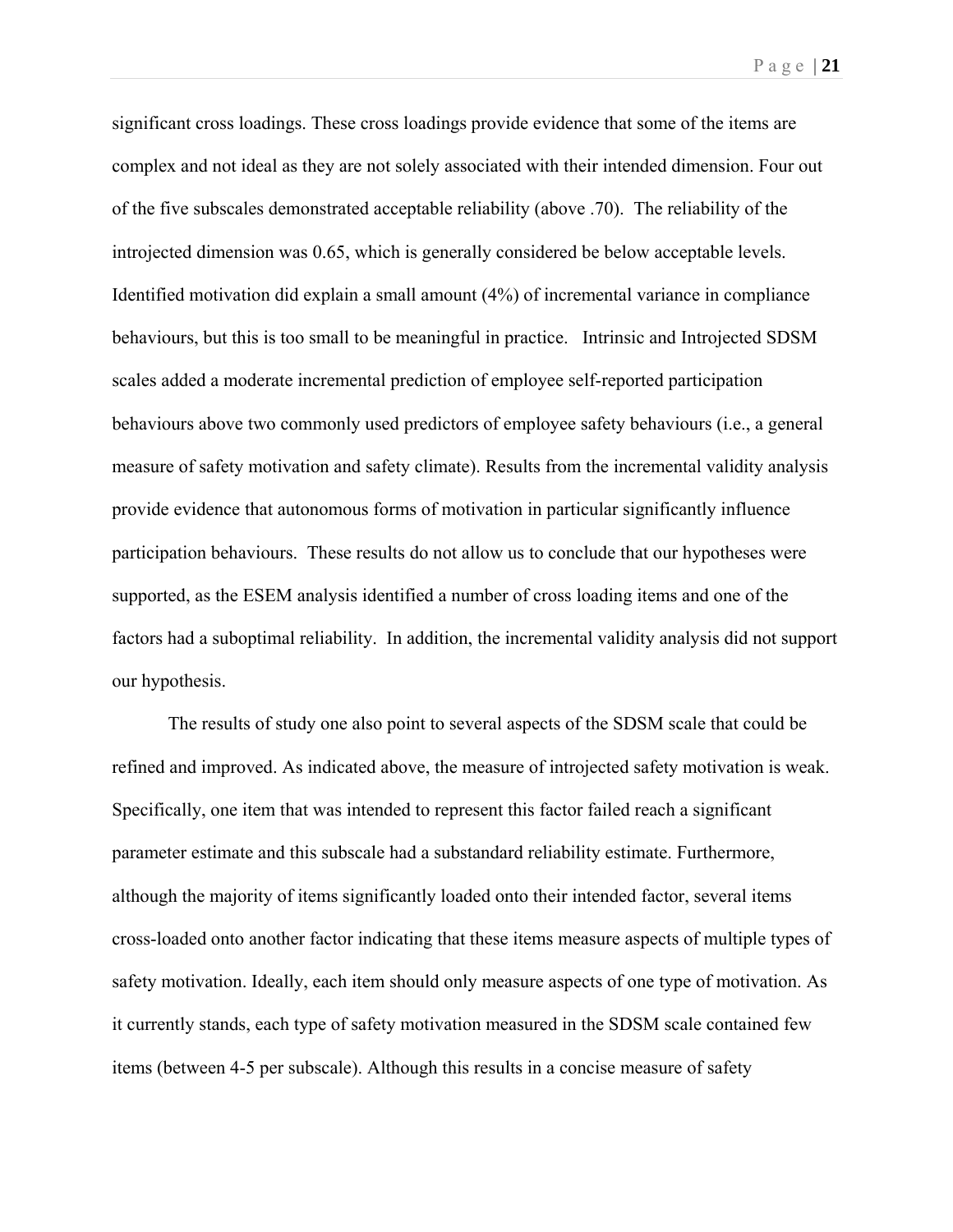motivation, it does leave little room to refine problematic areas of the scale and improve the overall reliability and validity. Therefore, a second study was performed in which the number of items was increased to 26 with the intention of finding a unique subset of items that demonstrates high internal reliability for each type of safety motivation.

#### **Study 2 (SDSM Scale Refinement and Evaluation)**

#### *Participants*

Participants consisted of 446 employees from across Nova Scotia, Canada. Participants worked in a variety of industries including; Healthcare (19.8%), Construction (7.1), Retail (6.0%), Manufacturing (5.6), Food service/accommodations (5.6%), Transportation/warehouse (4.9%), Education (4.0%), among others. Participants worked an average of 40.1 hours per week  $(SD = 12.3)$  and were employed at their current job for an average of 10.2 years  $(SD = 8.45)$ . Approximately one third of participants held a management or supervisory position (34.5%). The sample included similar numbers of males (41%) and females (45.4%) (3.6% did not indicate their gender), and participants ranged in age from  $18 - 69$  years old (Mean = 44.2; SD = 10.3)

#### *Procedure and Measures*

 A marketing firm was hired to collect a random sample of employees working in Nova Scotia, Canada. Each participant was emailed a web link to an online survey, which included the revised 26-item SDSM scale.

#### **Results**

 An ESEM was conducted in which a five-factor model was specified and in which the 26 items were allowed to load on each of the five factors. Although this model demonstrated good fit  $(\chi^2 (205) = 411.29$ ; CFI = .96; RMSEA = .05, [C.I. = .04 - .05, ns]) and all but one item (*"Because I get satisfaction from working safely"*) significantly loaded on it's intended factor,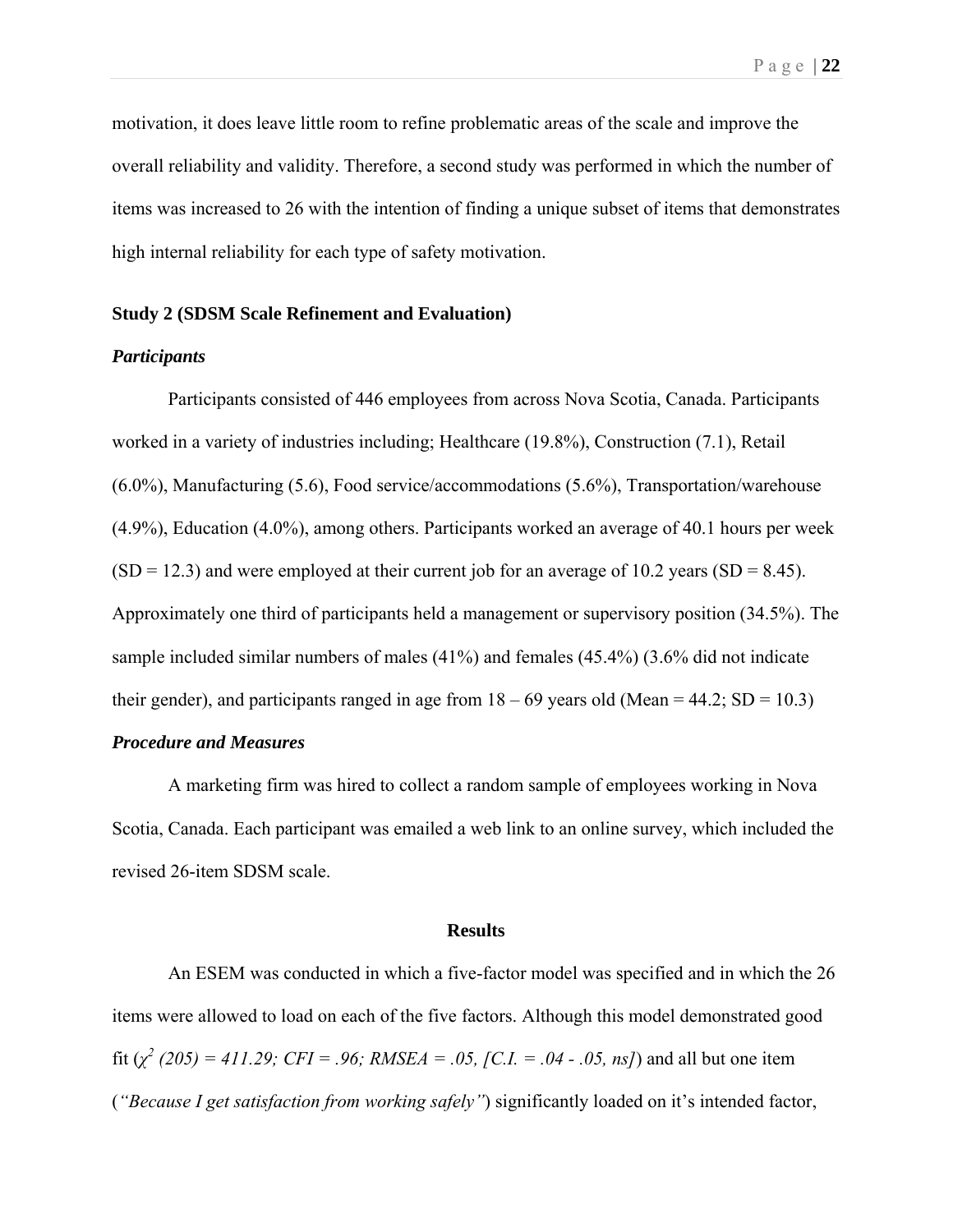there were still several cross-loading items that were deemed problematic. As the goal of this second study was to reduce the number of complex items a series of ESEM analyses were conducted in which items were deleted one at a time, starting with the most complex items (i.e., items that loaded more highly on a factor it was not designed to measure or items with approximately equal parameter estimates on two or more items). This process resulted in the removal of ten items. The final version of the SDSM scale is shown in Table 4.

This final version of the SDSM scale contains sixteen items measuring five types of safety motivation (i.e., amotivation, external, introjected, identified, intrinsic). This model achieved excellent fit  $(\chi^2 (50) = 69.96; CFI = .99; RMSEA = .03, [C.I. = .00 - .05, ns])$ . In addition, as can be seen by comparing the results from the two studies (see Tables 1 and 4), the number of complex items was reduced by half (twelve in study one, six in study two). Furthermore, the five subscales of safety motivation demonstrated acceptable internal reliabilities (Intrinsic,  $\alpha$  = .79; Identified,  $\alpha$  = .78; Introjected,  $\alpha$  = .74 External,  $\alpha$  = .79; and Amotivation,  $\alpha$  = .69).

#### **PROJECT FINDINGS/OUTCOMES**

The main goals of this study were to (1) develop an instrument to assess employee safety motivation and (2) to evaluate the reliability and validity of this newly developed measure. These goals were accomplished through a scale development process and by conducting two separate studies to evaluate the psychometric properties of the Self-Determined Safety Motivation (SDSM) scale. The findings from this project provide evidence that safety motivation is a multidimensional construct, capturing different types of motivation. The pilot SDSM scale developed for this project provides an initial measure of the five types of employee safety motivation. Specifically, (1) Amotivation- a lack of motivation for working safely, (2) External safety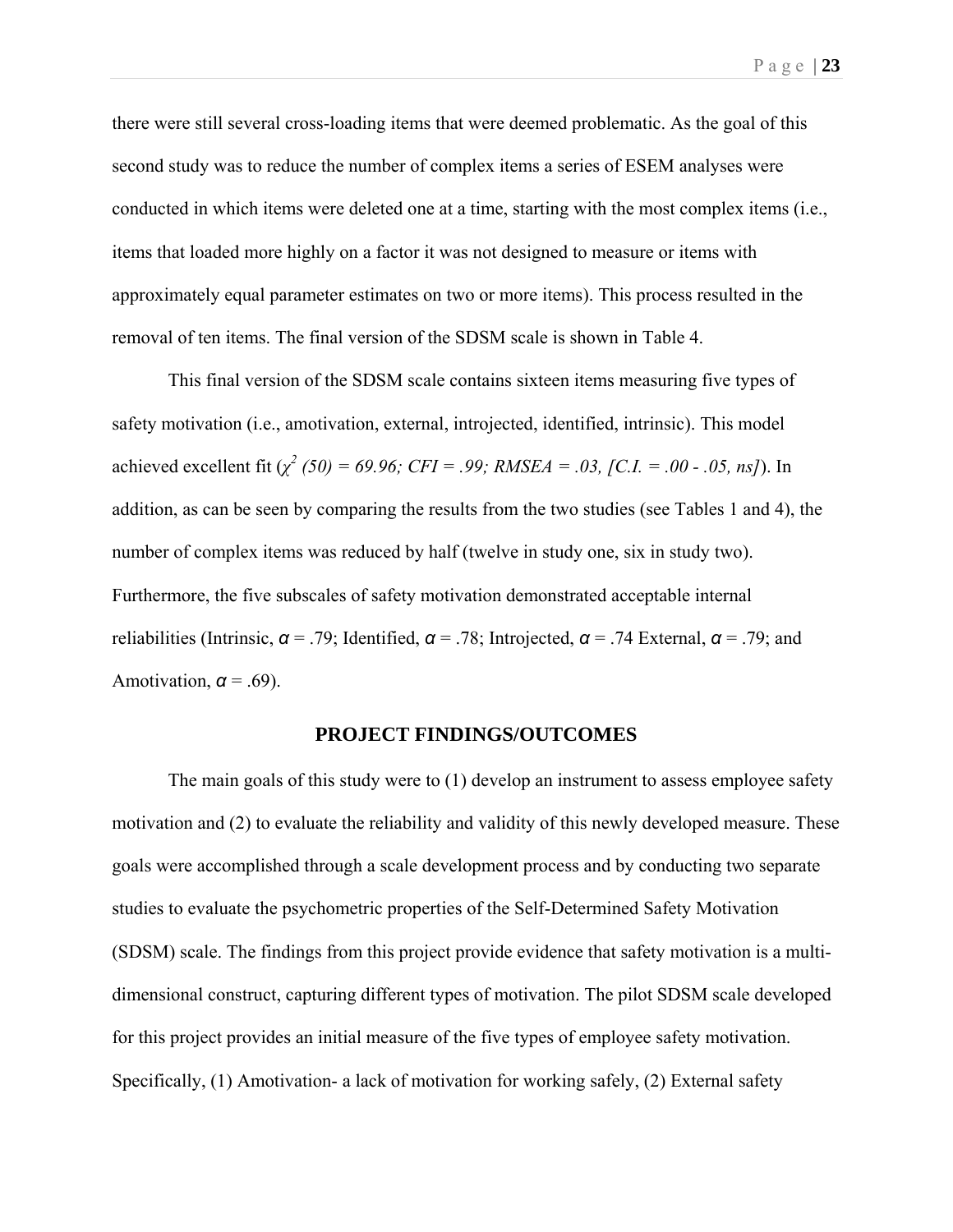motivation- contingency-based motivation influenced by others in the environment, (3) Introjected safety motivation- internal pressure to work safely, (4) Identified safety motivationpersonal value-based motivation, and (5) Intrinsic safety motivation- personal interest and enjoyment in safety activities.

The 16 item pilot SDSM scale provides a starting point for future research using SDT as a theoretical framework. Specifically, future research should focus on confirming the factor structure and evaluating the outcome validity of this scale. Although the SDSM scale only explained a small amount of unique variance in employee safety behaviour it is interesting that that autonomous forms of safety motivation (i.e., identified and intrinsic safety motivation) explained the same amount of variance in participation behaviours as safety climate.

#### **IMPLICATIONS FOR FUTURE OCCUPATIONAL HEALTH RESEARCH**

The findings from this research project reveal several short and long-term future occupational safety research initiatives that should be explored. Specifically, short-term research initiatives should include both refinement and further evaluation of the SDSM scale, and a more comprehensive examination of the antecedents and consequences (e.g., employee safety behaviours) of different types of employee safety motivation. In terms of scale refinement and further evaluation, future research initiatives should aim to eliminate all complex items and to confirm the reliability and validity of such refinements across different samples of employees. Short-term future research initiatives should also aim to explore if and how different types of employee safety motivation influence employee safety behaviours. Initial findings from this research provide evidence that autonomous forms of safety motivation (i.e., identified and intrinsic) may influence employee engagement in safety participation behaviours to a greater extent than controlled forms of safety motivation (i.e., external and introjected). Future research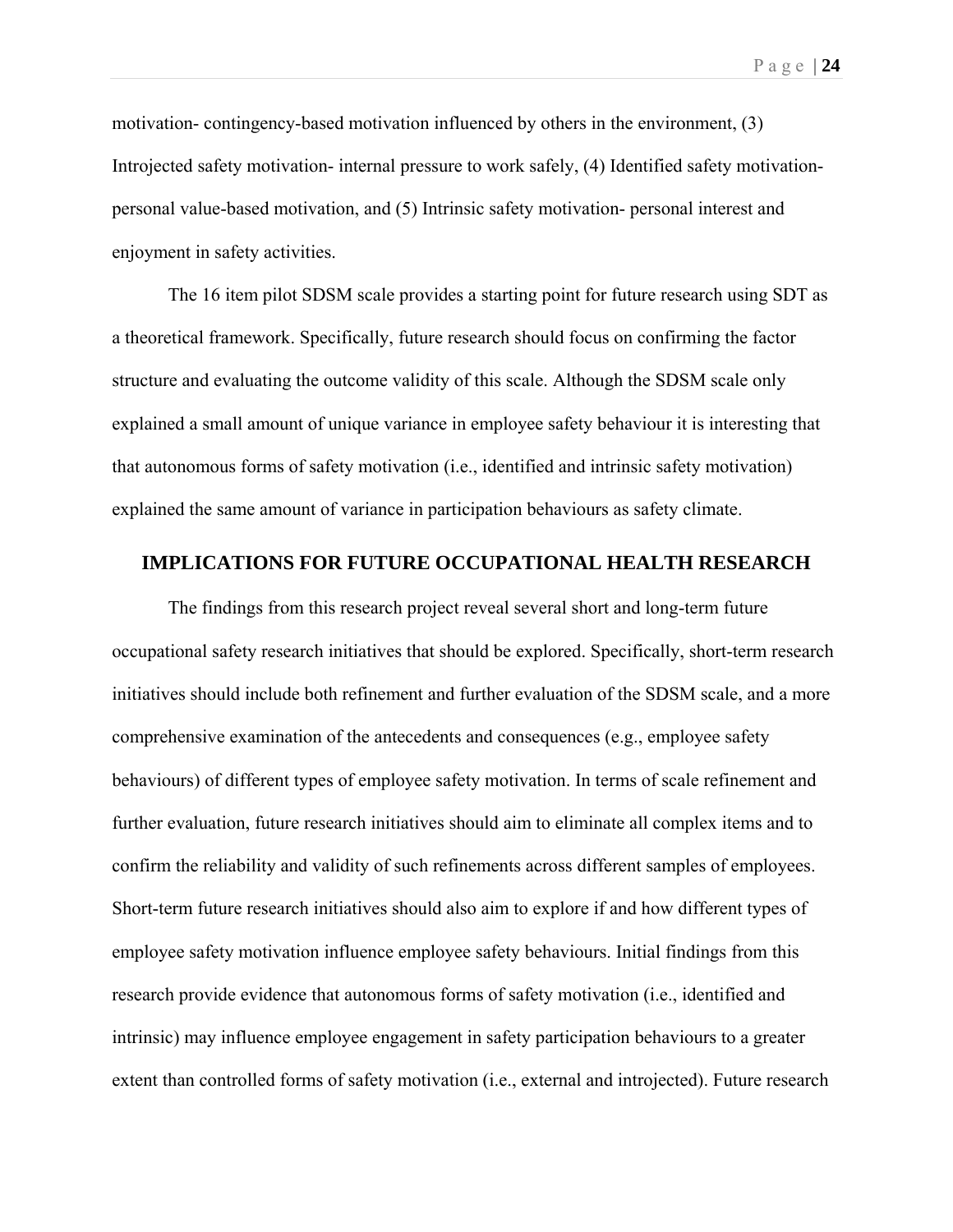should conduct a more in-depth examination of these relationships. Furthermore, future research should also examine what situational factors (e.g., safety climate, transformational safety leadership etc.) promote autonomous and controlled forms of employee safety motivation.

The short-term future research initiatives mentioned above will direct more long-term research initiatives. Long-term research initiatives should include developing and evaluating safety initiatives and training programs designed to promote specific types of employee safety motivation that are associated with positive safety behaviours. Furthermore, long-term research initiatives should also use longitudinal research designs to provide evidence that specific types of safety motivation influence other important safety outcomes besides employee behaviour, such as a reduction in employee injuries and company WCB premium costs.

#### **APPLICATIONS FOR POLICY AND PREVENTION**

Given the limitations of the SDSM scale revealed by this research it is premature to make recommendations for policy. The research provides some support for the argument that further research focused on the refinement of the SDSM scale is warranted.

#### **KNOWLEDGE TRANSLATION AND EXCHANGE**

 Several knowledge translation activities were initiated upon completion of this research. First, a detailed report and presentation, which included a summary of the research results and recommendations for improving employee safety motivation and behaviour were provided to each area that participated in the study one. Safety personnel from locations participating in this research continue to have on-going discussions with the researchers regarding continued measurement and improvement of workplace safety. We also plan to conduct knowledge translation activities with the academic community by preparing academic publications reporting the result of this research project. The results of this research will also be presented at industry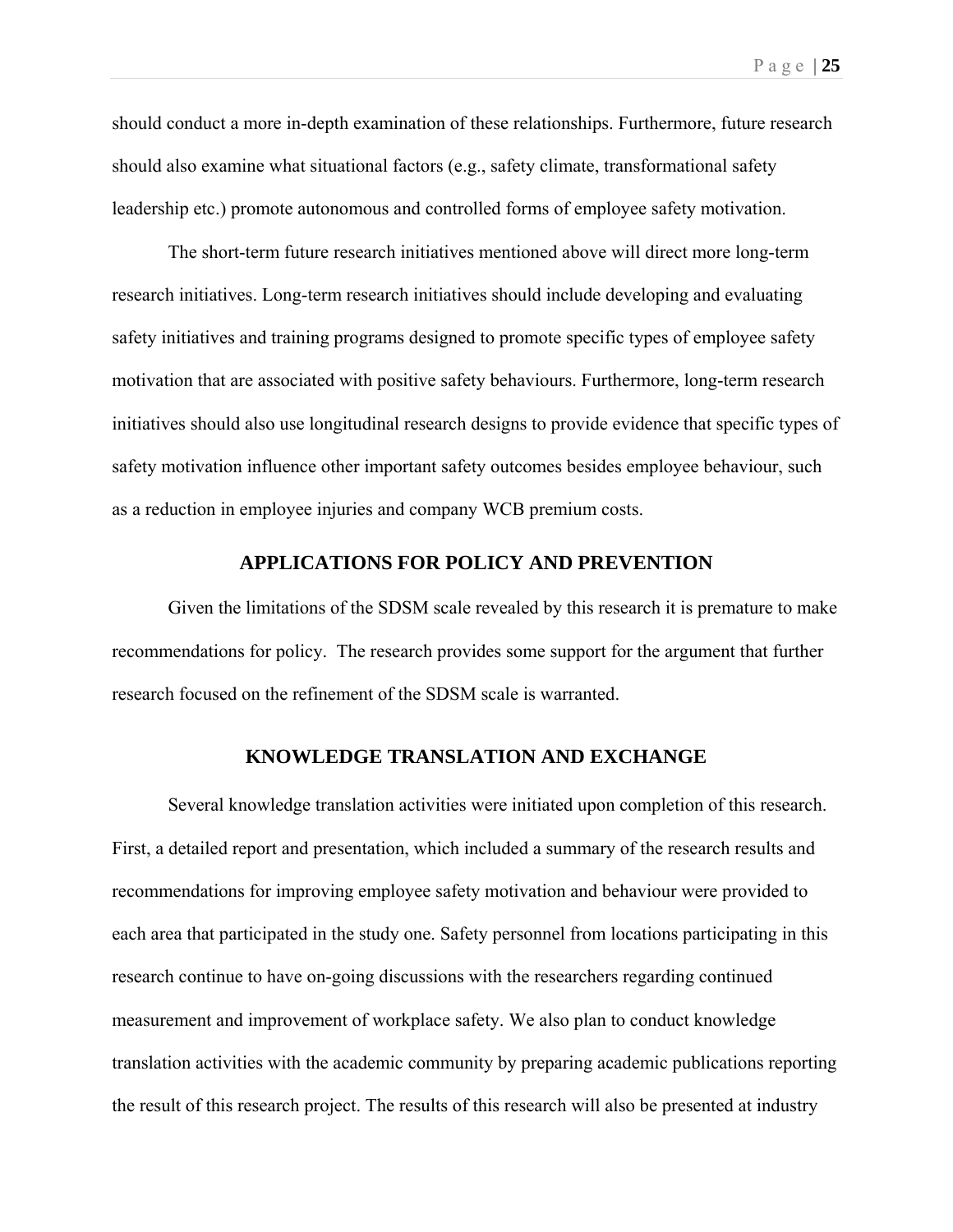and safety association conferences in Canada to increase awareness of the results of this research and the importance of safety motivation. Finally, the results of this research will also be used to help design new safety improvement interventions aimed at increasing employees safety motivation and behaviour. Such interventions will be implemented and evaluated during future research initiatives with company partners.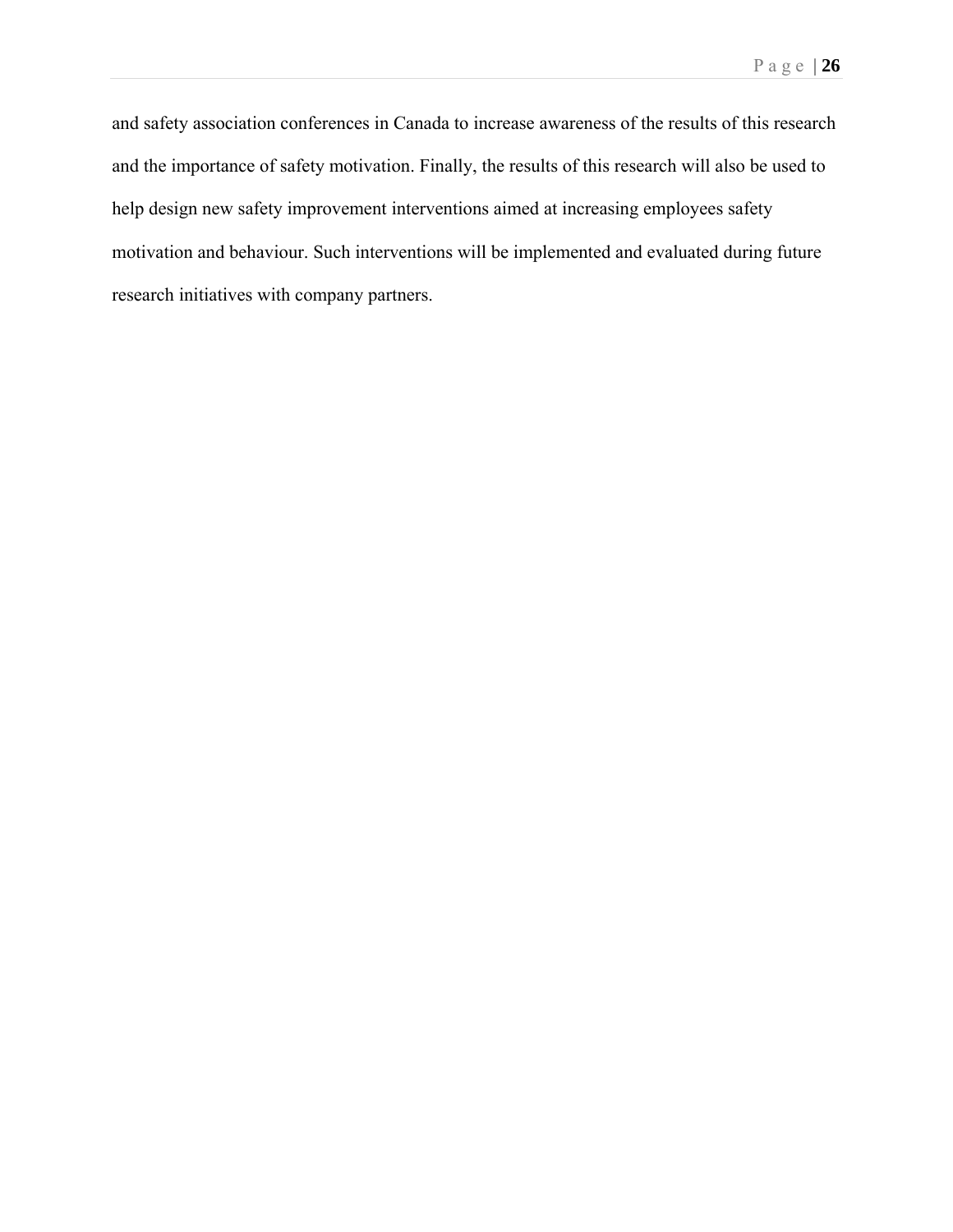#### **REFERENCES**

- Asparouhov, T. & Muthén, B. (2009). Exploratory structural equation modeling. *Structural Equation Modeling, 16*, 397-438.
- Christian, M. S., Bradley, J. C., Wallace, J. C., & Burke, M. J. (2009). Workplace safety: A meta-analysis of the roles of person and situation factors. *Journal of Applied Psychology, 94*, 1103-1127.
- Clarke, S. (2006). The relationship between safety climate and safety performance: A metaanalytic review. *Journal of Occupational Health Psychology*, *11,* 315-327.
- Crocker, L. & Algina, J. (1986). *Introduction to classical and modern test theory*. Orlando, FL: Harcourt Brace Jovanovich, Inc.
- Deci, E. L., & Ryan, R. M. (1985). *Intrinsic motivation and self-determination in human behavior*. New York: Plenum.
- Deci, E. L., & Ryan, R. M. (2000). The "What" and "Why" of goal pursuits: Human needs and the self-determination of behavior. *Psychological Inquiry, 11*, 227-268.
- Deci, E. L., & Ryan, R. M. (2002). *Handbook of Self-Determination Research*. Rochester, NY: The University of Rochester Press.
- Dejoy, D. M. (2005). Behavior change versus culture change: Divergent approaches to managing workplace safety. *Safety Science, 43*, 105-129.
- Gagné, M. & Deci, E. L. (2005). Self-determination theory and work motivation. *Journal of Organizational Behavior*, *26*, 331-362.
- Gagné, M., Forest, J., Gilbert, M. H., Aubé, C., Morin, E., & Malorni, A. (2010). The motivation at work scale: Validation evidence in two languages. *Educational and Psychological Measurement*, *70*, 628-646.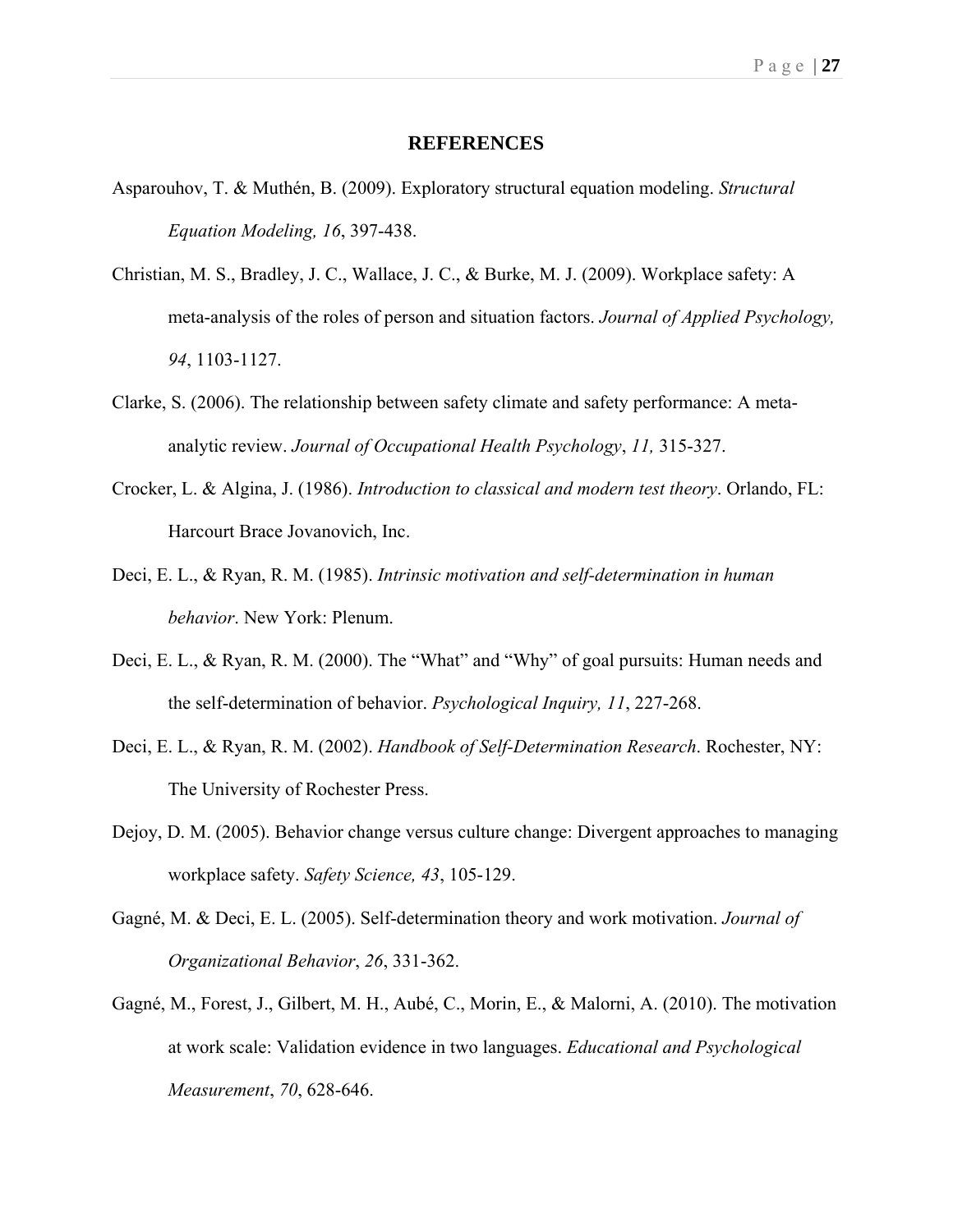- Griffin, M. A., & Neal, A. (2000). Perceptions of safety at work: A framework for linking safety climate to safety performance, knowledge, and motivation. *Journal of Occupational Health Psychology*, *5*, 347-358.
- Guldenmund, F. W. (2000). The nature of safety culture: A review of theory and research. *Safety Science*, *34*, 215-257.
- Heinrich, H. (1931). *Industrial accident prevention: A scientific approach*. 1st Ed. London: McGraw-Hill Publishing Co. Ltd.
- Hoyos, C. G. (1995). Occupational safety: Progress in understanding the basic aspects of safe and unsafe behaviours. Applied Psychology: An International Review, 44, 233- 250.
- Lee, T. R. (1995). The role of attitudes in the safety culture and how to change them. *Paper presented at the Conference on 'Understanding Risk Perception'*. Aberdeen: Offshore Management Centre, The Robert Gordon University.
- Lee, T. (1998). Assessment of safety culture at a nuclear reprocessing plant. *Work and Stress, 12*, 217-237.
- Marsh, H. W., Lüdtke, O., Muthén, B., Asparouhov, T., Morin, A. J. S., Trautwein, U. & Nagengast, B. (2010). A new look at the big-five factor structure through exploratory structural equation modeling. *Psychological Assessment, 22*, 471-491.
- Marsh, H.W., Muthén, B., Asparouhov, A., Lüdtke, O., Robitzsch, A., Morin, A.J.S., & Trautwein, U. (2009). Exploratory Structural Equation Modeling, Integrating CFA and EFA: Application to Students' Evaluations of University Teaching. *Structural Equation Modeling, 16*, 439-476.
- McAfee, R. B., & Winn, A. R. (1989). The use of incentives/feedback to enhance workplace safety: A critique of the literature. *Journal of Safety Research, 20*, 7-19.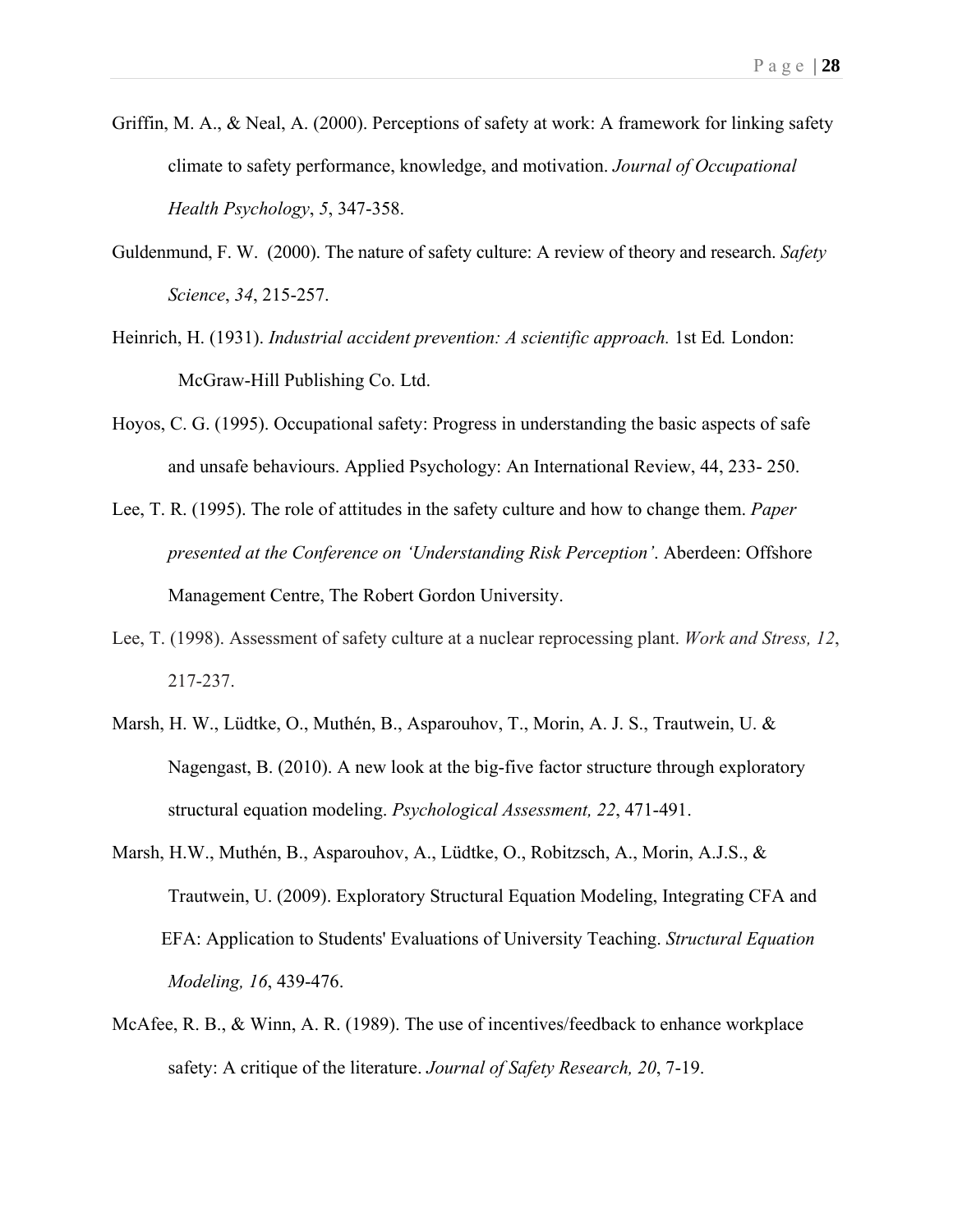- Mullen, J. & Kelloway, E. K., (2009). Safety leadership: A longitudinal study of the effects of transformational leadership on safety outcomes. *Journal of Occupational and Organizational Psychology, 20*, 253-272.
- Muthén, L. K., & Muthén, B. O. (1998-2010). Mplus User's Guide. Sixth Edition. Los Angeles, CA.
- Neal, A. & Griffin, M. A. (2006). A study of the lagged relationships among safety climate, safety motivation, safety behaviour, and accidents at the individual and group levels. *Journal of Applied Psychology*, *91*, 946-953.
- Neal, A., Griffin, M.A., & Hart, P.M. (2000). The impact of organizational climate on Safety climate and individual behaviour. *Safety Science*, *34*, 99-109.
- Probst, T. M., & Brubaker, T. L. (2001). The effects of job insecurity on employee safety outcomes: Cross-sectional and longitudinal explorations. *Journal of Occupational Health Psychology, 6,* 139–159.
- Ryan, R. M., & Connell, J. P. (1989). Perceived locus of causality and internalization: Examining reasons for acting in two domains. *Journal of Personality and Social Psychology, 57*, 749-761.
- Ryan, R. M., & Deci, E. L. (2002). An overview of self-determination theory: An organismicdialectical perspective. In E. L. Deci & R. M. Ryan (Eds.), *Handbook of Self-Determination Research* (pp. 3-36). Rochester, NY: The University of Rochester Press.
- Ryan, R. M., Plant, R. W., & O'Malley, S. (1995). Initial motivations for alcohol treatment: Relations with patient characteristics, treatment involvement and dropout. *Addictive Behaviors, 20*, 279-297.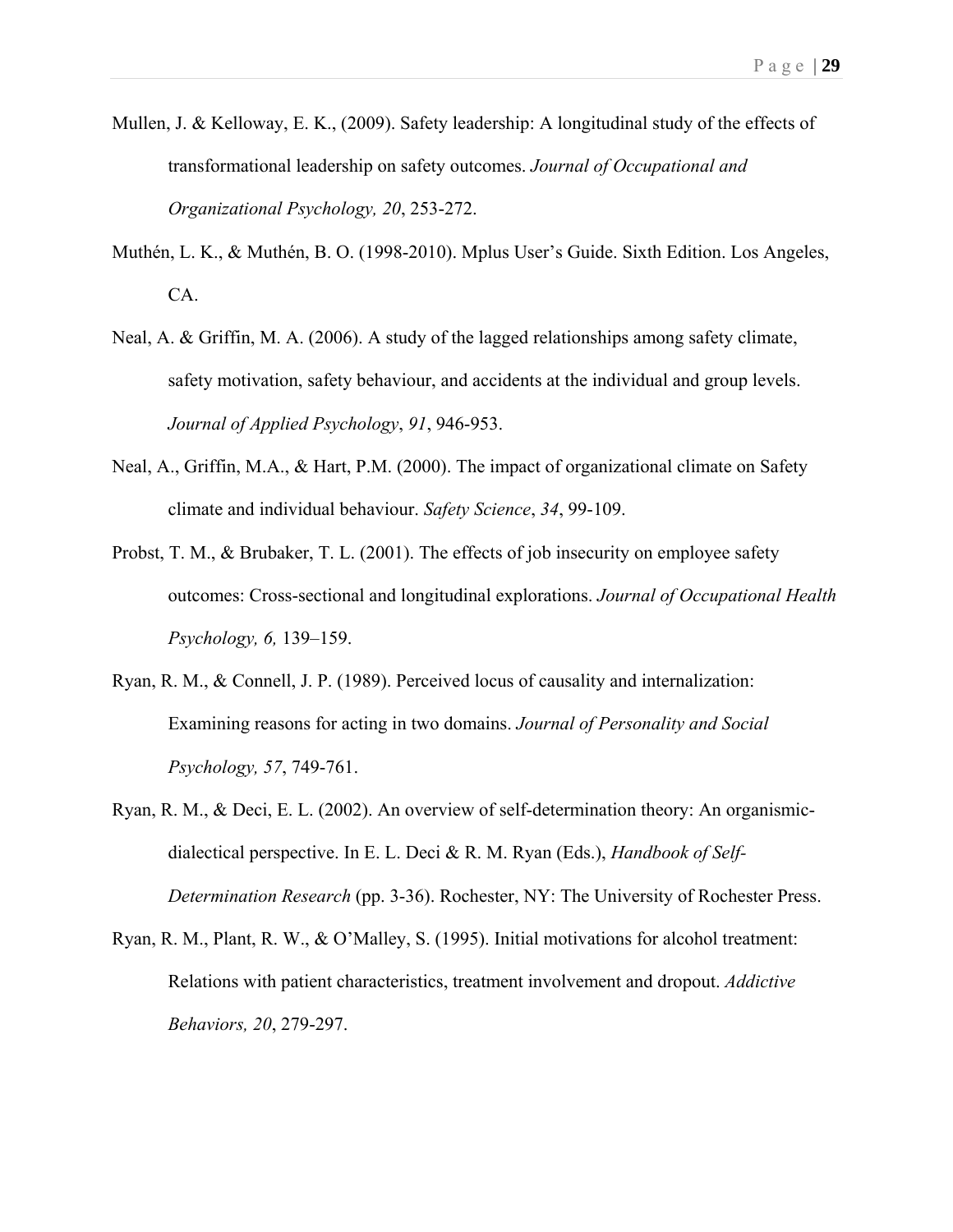- Sinclair, R. R., Martin, J. E., & Sears, L. E. (2010). Labor unions and safety climate: Perceived union safety values and retail employee safety outcomes. *Accident Analysis and Prevention, 42*, 1477-1487.
- Skinner, B. F. (1938). *The behavior of organisms: An experimental analysis*. New York: Appleton-Century-Crofts.
- Vinodkumar, M. N., & Bhasi, M. (2010). Safety management practices and safety behaviour: assessing the mediating role of safety knowledge and motivation. *Accident Analysis and Prevention, 42*, 2082-2093.
- Zohar, D. (2002). Modifying supervisory practices to improve subunit safety: A leadership-based intervention model. Journal of Applied Psychology, 87, 156-163.
- Zohar, D. & Luria, G. (2005). A multilevel model of safety climate: Cross-level relationships between organization and group-level climates. *Journal of Applied Psychology*, *90*, 616- 628.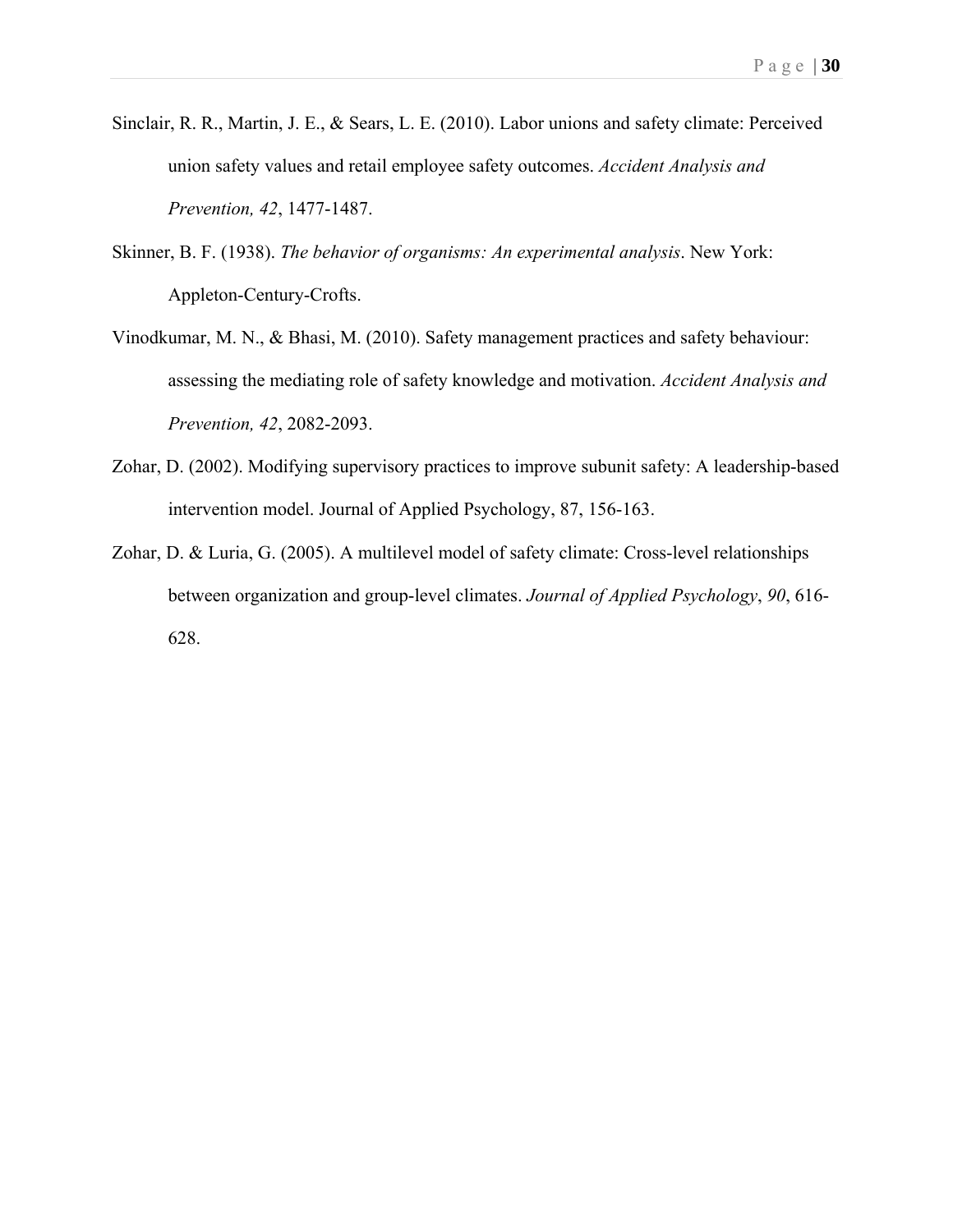Table 1: Study 1 results from the exploratory structural equation modeling analysis

| <b>Amotivation</b> | <b>External</b>                             | <b>Introjected</b> | <b>Identified</b> | <b>Intrinsic</b> |
|--------------------|---------------------------------------------|--------------------|-------------------|------------------|
|                    |                                             |                    |                   |                  |
|                    |                                             |                    |                   |                  |
|                    |                                             |                    |                   | $.69***$         |
|                    | $.09*$                                      |                    |                   | $.77***$         |
|                    |                                             |                    | $44***$           | $.41***$         |
| $.13**$            |                                             |                    | $.56***$          | $.27***$         |
|                    |                                             | $-.20**$           | $.64***$          |                  |
|                    |                                             | $-27***$           | $.65***$          | $.13*$           |
|                    |                                             |                    | $.85***$          |                  |
|                    |                                             |                    | $.84***$          |                  |
|                    |                                             |                    | $.72***$          |                  |
|                    | $.53***$                                    | <u>.14*</u>        |                   |                  |
|                    | $.28***$                                    | $.31***$           | $.43***$          |                  |
|                    |                                             | $.42***$           | $.70***$          |                  |
|                    | $.55***$                                    | $-25***$           |                   |                  |
|                    | $.77***$                                    |                    |                   |                  |
|                    | $.75***$                                    |                    |                   |                  |
|                    |                                             |                    |                   |                  |
|                    |                                             |                    |                   |                  |
|                    |                                             |                    |                   |                  |
|                    |                                             |                    |                   |                  |
| $.81***$           |                                             |                    |                   | $-.11*$          |
| $.77***$           |                                             |                    |                   |                  |
|                    | $.25***$<br>$.65***$<br>$.84***$<br>$\cdot$ | $.42***$           | 1.11              | $-14**$<br>1.11  |

Notes: parameter significant at \*\*\*p < .0001; \*\*p < .01, \*p < .05. Loadings corresponding to hypothesis are in bold and underlined.  $N = 446$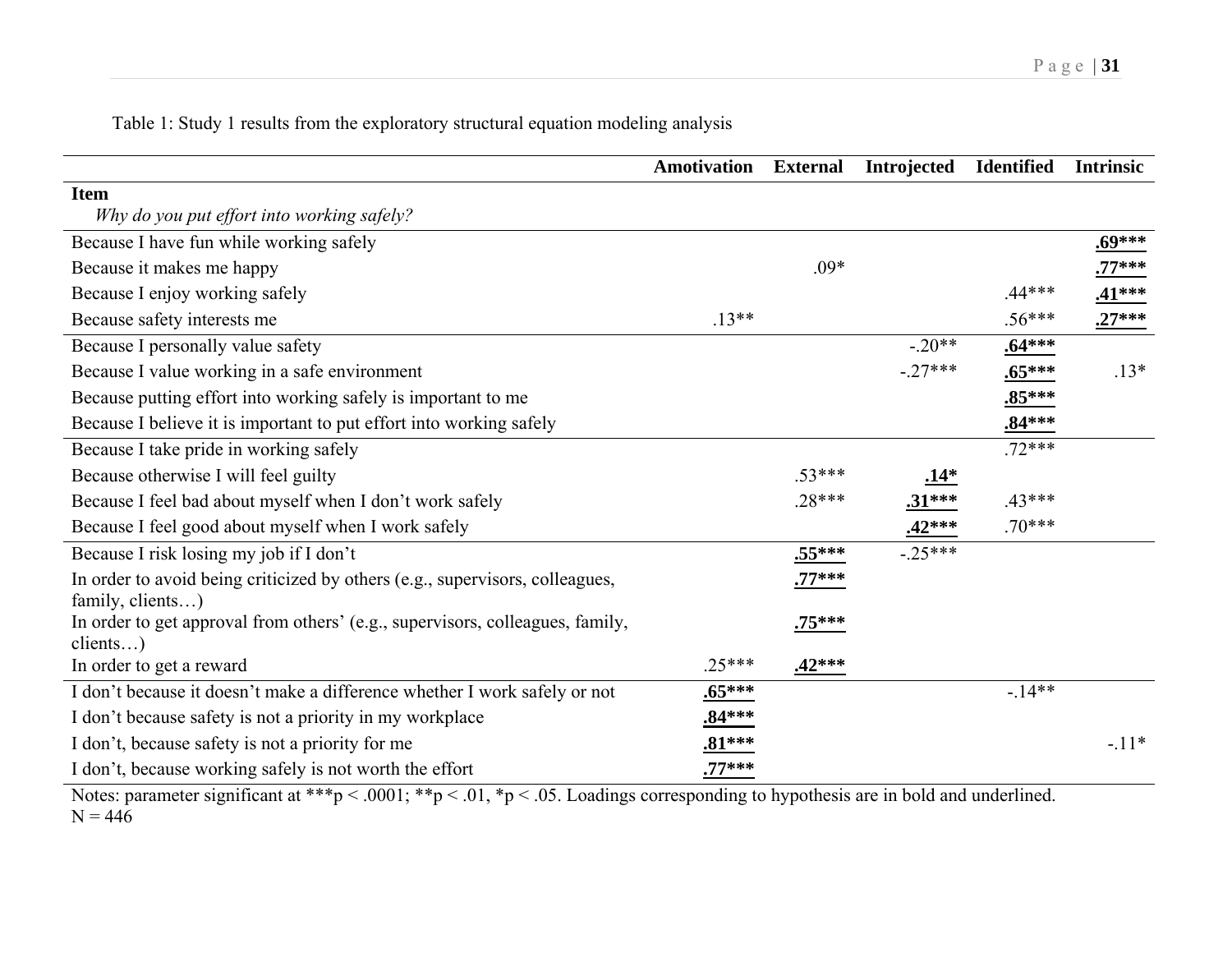|                     |        | df  |       | <b>CFI</b> | TLI | <b>RMSEA</b> | 95% CI       | <b>AIC</b> |
|---------------------|--------|-----|-------|------------|-----|--------------|--------------|------------|
|                     |        |     |       |            |     |              | <b>RMSEA</b> |            |
| <b>Factor Model</b> | 2219.6 | 170 | .000  | .51        | .46 | .16          | $(.15-.16)$  | 27653.5    |
| 3 Factor Model      | 536.5  | 133 | .000. | .90        | .86 | .08          | $(.07-.09)$  | 26046.5    |
| 5 Factor Model      | 230.0  | 100 | .000  | .97        | .94 | .05          | $(.04-.06)$  | 25814.9    |

Table 2: Competing Alternative Factor Structures for Sample 1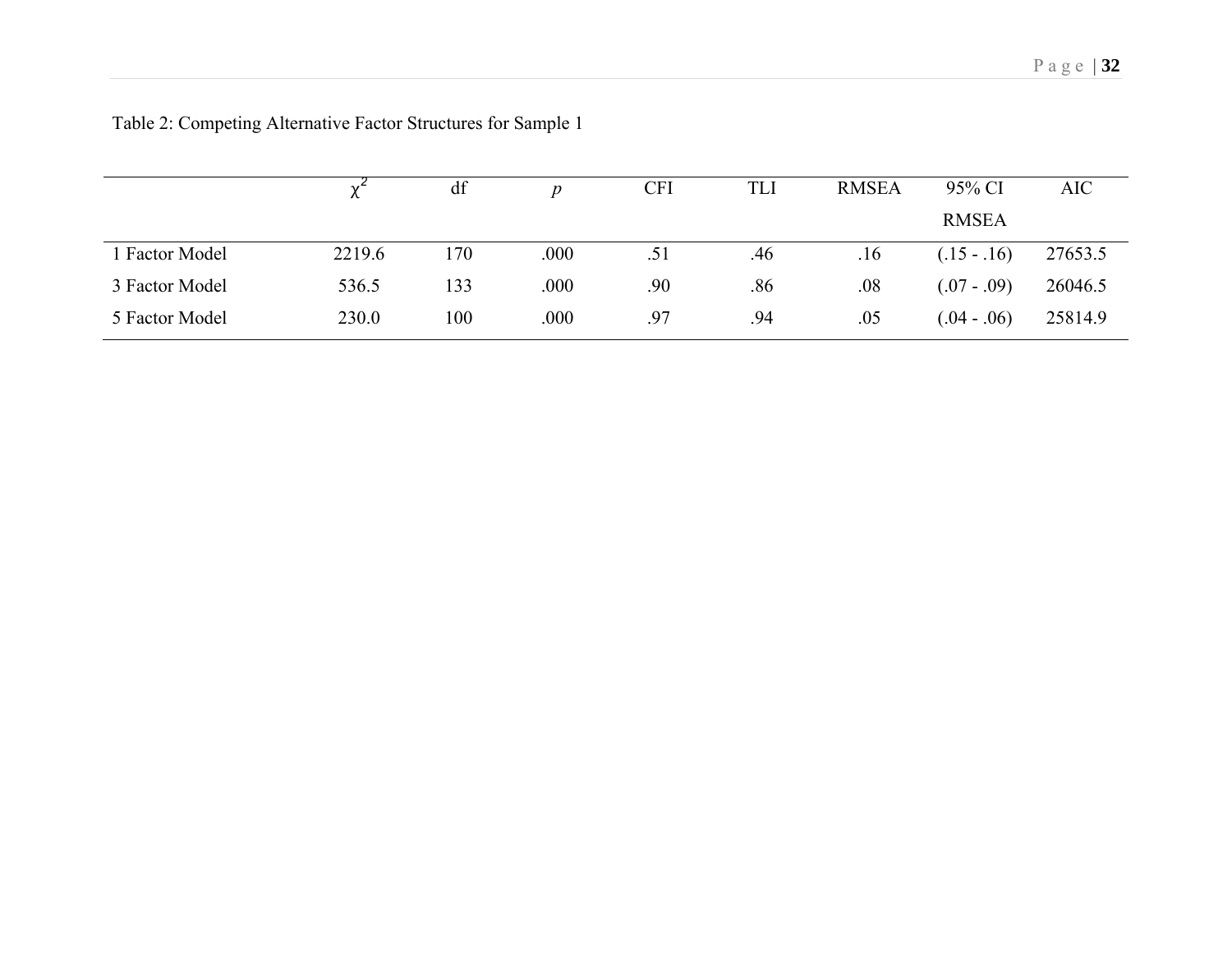|                                     |             |           |            |           |           |             |           | <b>General</b> | <b>Safety</b> | <b>Safety</b>                                                                             | <b>Safety</b>  |
|-------------------------------------|-------------|-----------|------------|-----------|-----------|-------------|-----------|----------------|---------------|-------------------------------------------------------------------------------------------|----------------|
|                                     | <b>Mean</b> | <b>SD</b> |            |           |           |             |           |                |               | Amotivation External Introjected Identified Intrinsic Motivation Compliance Participation | <b>Climate</b> |
| Amotivation                         | 1.45        | .87       | (.86)      |           |           |             |           |                |               |                                                                                           |                |
| <b>External</b>                     | 2.70        | 1.01      | $.353***$  | (.72)     |           |             |           |                |               |                                                                                           |                |
| Introjected                         | 3.19        | 1.01      | $.161***$  | $.409**$  | (.65)     |             |           |                |               |                                                                                           |                |
| <b>Identified</b>                   | 4.38        | .70       | $-.132**$  | $.101*$   | $.456$ ** | (.84)       |           |                |               |                                                                                           |                |
| <b>Intrinsic</b>                    | 3.47        | .99       | $.147***$  | $.216***$ | $.547**$  | $.588$ **   | (.80)     |                |               |                                                                                           |                |
| <b>General</b><br><b>Motivation</b> | 4.56        | .56       | $-.235***$ | $-.014$   | .231**    | $.527***$   | $.304***$ | (.89)          |               |                                                                                           |                |
| <b>Safety</b><br>Compliance         | 4.37        | .62       | $-.119*$   | .016      | $.227***$ | $.541$ **   | $.355***$ | $.713***$      | (.90)         |                                                                                           |                |
| <b>Safety</b><br>Participation      | 4.15        | .71       | $-.094$    | .059      | $.257$ ** | $.545$ **   | $.411***$ | $.513***$      | $.669$ **     | (.86)                                                                                     |                |
| <b>Safety</b><br><b>Climate</b>     | 3.93        | .66       | $-.018$    | .071      | $.196***$ | $.239^{**}$ | $.153***$ | $.327***$      | $.402**$      | $.342**$                                                                                  | (.95)          |

Table 3: Means, standard deviations, correlations, and reliabilities of study 1 variables

\*\*. Correlation is significant at the 0.01 level (2-tailed).

\*. Correlation is significant at the 0.05 level (2-tailed).

Listwise N=420; Cronbach alpha for each scale presented in parenthesis along the diagonal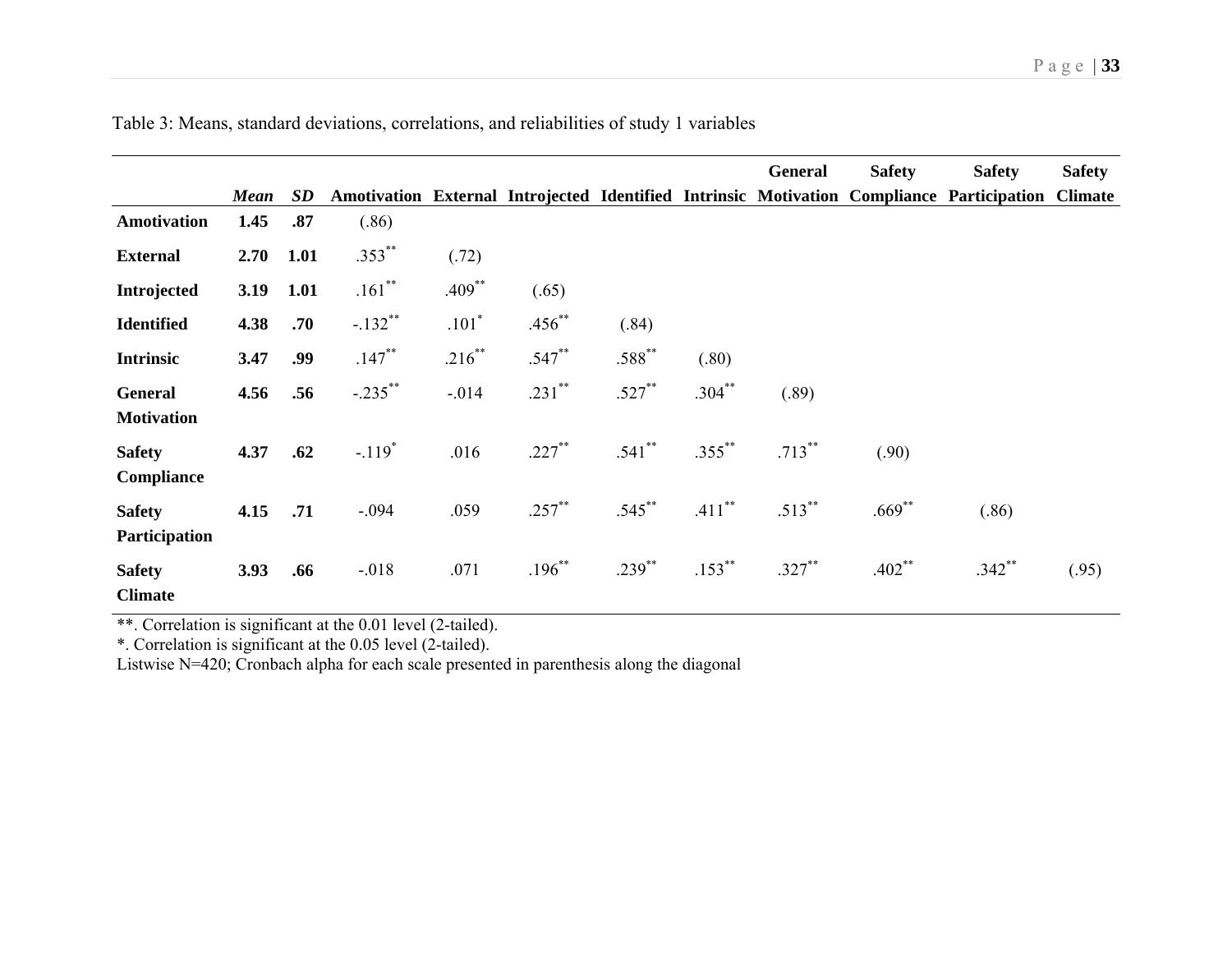|                                      | <b>Compliance Behaviours</b> |              |          | <b>Participation Behaviours</b> |
|--------------------------------------|------------------------------|--------------|----------|---------------------------------|
|                                      | β                            | $\Delta R^2$ | β        | $\Delta R^2$                    |
| Step $1$ :                           |                              | $.16***$     |          | $.12***$                        |
| <b>Safety Climate</b>                | $.40***$                     |              | $.34***$ |                                 |
| Step 2:                              |                              | .38***       |          | $.18***$                        |
| <b>General Safety Motivation</b>     | $.65***$                     |              | $.45***$ |                                 |
| Step 2: Safety Motivation Types      |                              | $.04***$     |          | $.11***$                        |
| <b>Intrinsic Safety Motivation</b>   | .08                          |              | $.17***$ |                                 |
| <b>Identified Safety Motivation</b>  | $.20***$                     |              | $.29***$ |                                 |
| <b>Introjected Safety Motivation</b> | $-.07$                       |              | $-.07$   |                                 |
| <b>External Safety Motivation</b>    | $-.01$                       |              | .02      |                                 |
| Amotivation                          | .05                          |              | $-.01$   |                                 |
| Total $\mathbb{R}^2$                 |                              | $.58***$     |          | $.41***$                        |

Table 4: Incremental variance of SDSM scale beyond safety climate and general safety motivation

Notes: \*\*\*p < .001